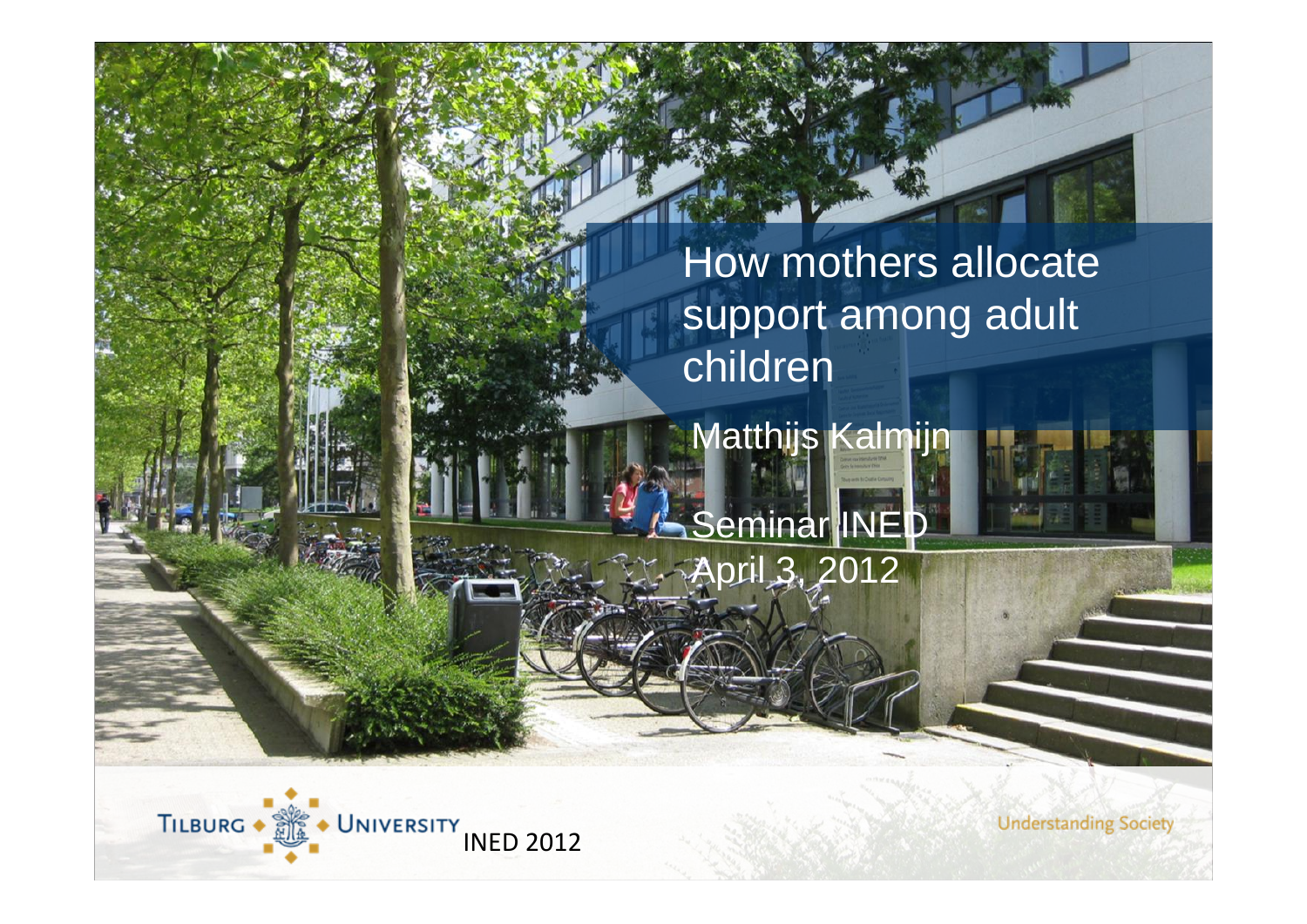## Intergenerational solidarity

- • The degree to which adult children and parents provide each other with support in times of need
- •**Dimensions** 
	- Social-emotional
	- $\bullet$ Practical
	- $\bullet$ Financial
- •**Directions** 
	- •**Upward**
	- $\bullet$ **Downward**

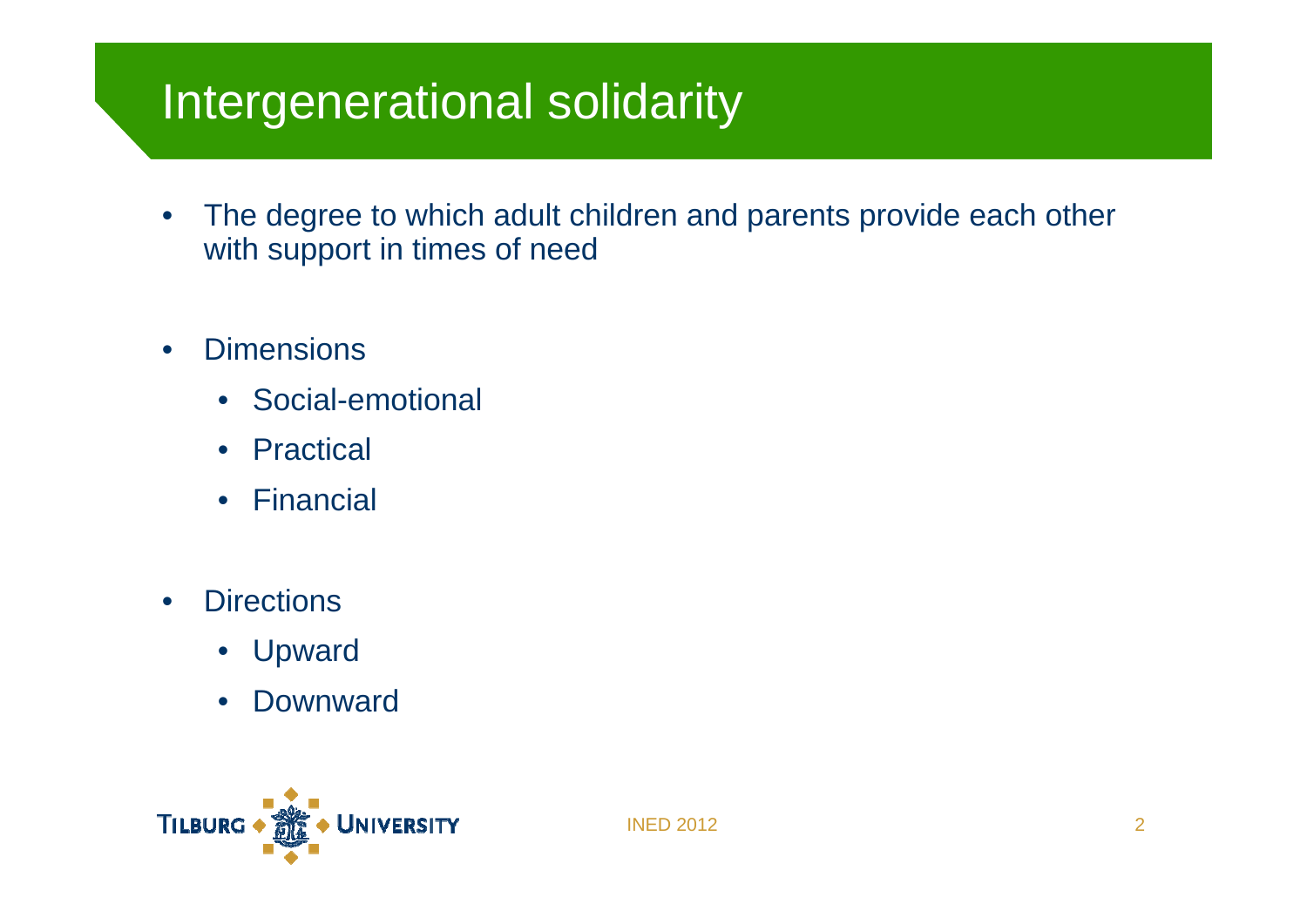#### Theoretical explanations

- •1. Exchange theory
- $\bullet$ 2. Theory about altruism
- $\bullet$ 3. Theory about norms

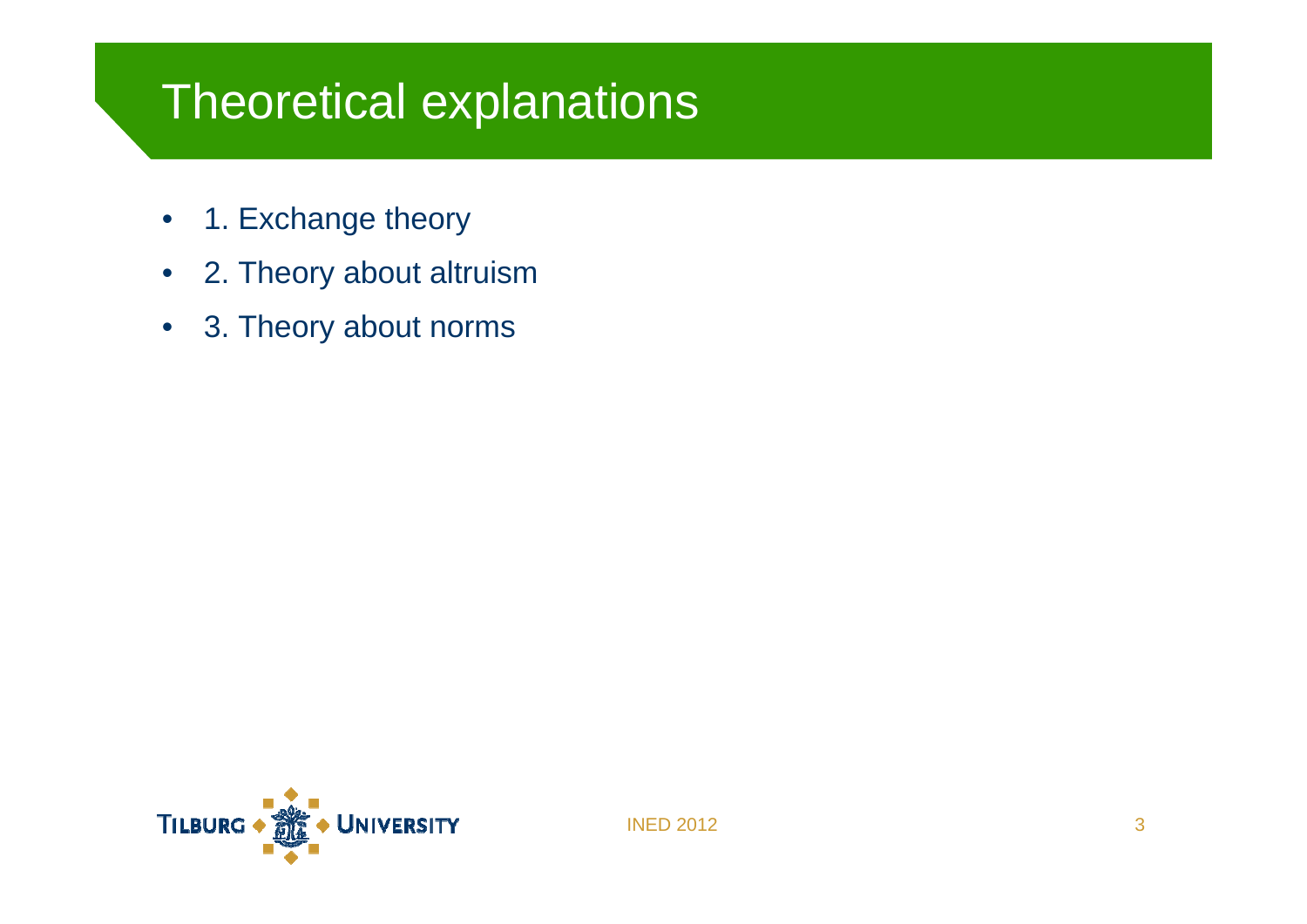#### Exchange theory

- $\bullet$  Rational and egoistic
	- Support giving = cost
	- Support receiving = benefit
- • Forms of exchange
	- $\bullet$ Direct exchange
	- •Inter-temporal exchange (investment)
- •Critique of exchange

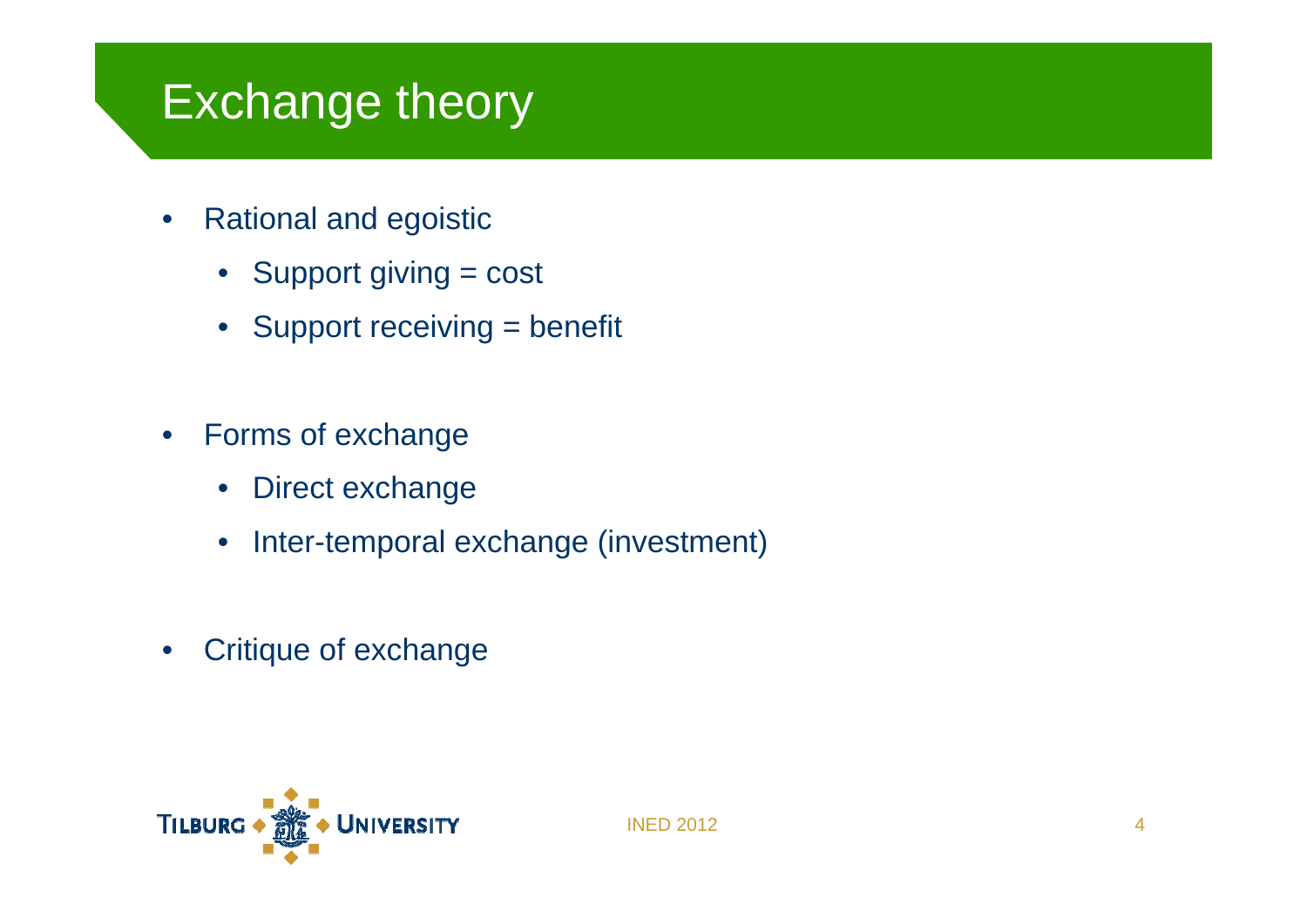## Theory about altruism

- • Rational and altruistic
	- $\bullet$ Support giving = benefit for other = benefit for ego
	- $\bullet$ Costs still matter
- • Origin of altruism
	- $\bullet$ **Biological**
	- $\bullet$ Empathy
	- $\bullet$ Emotional side effects of helping

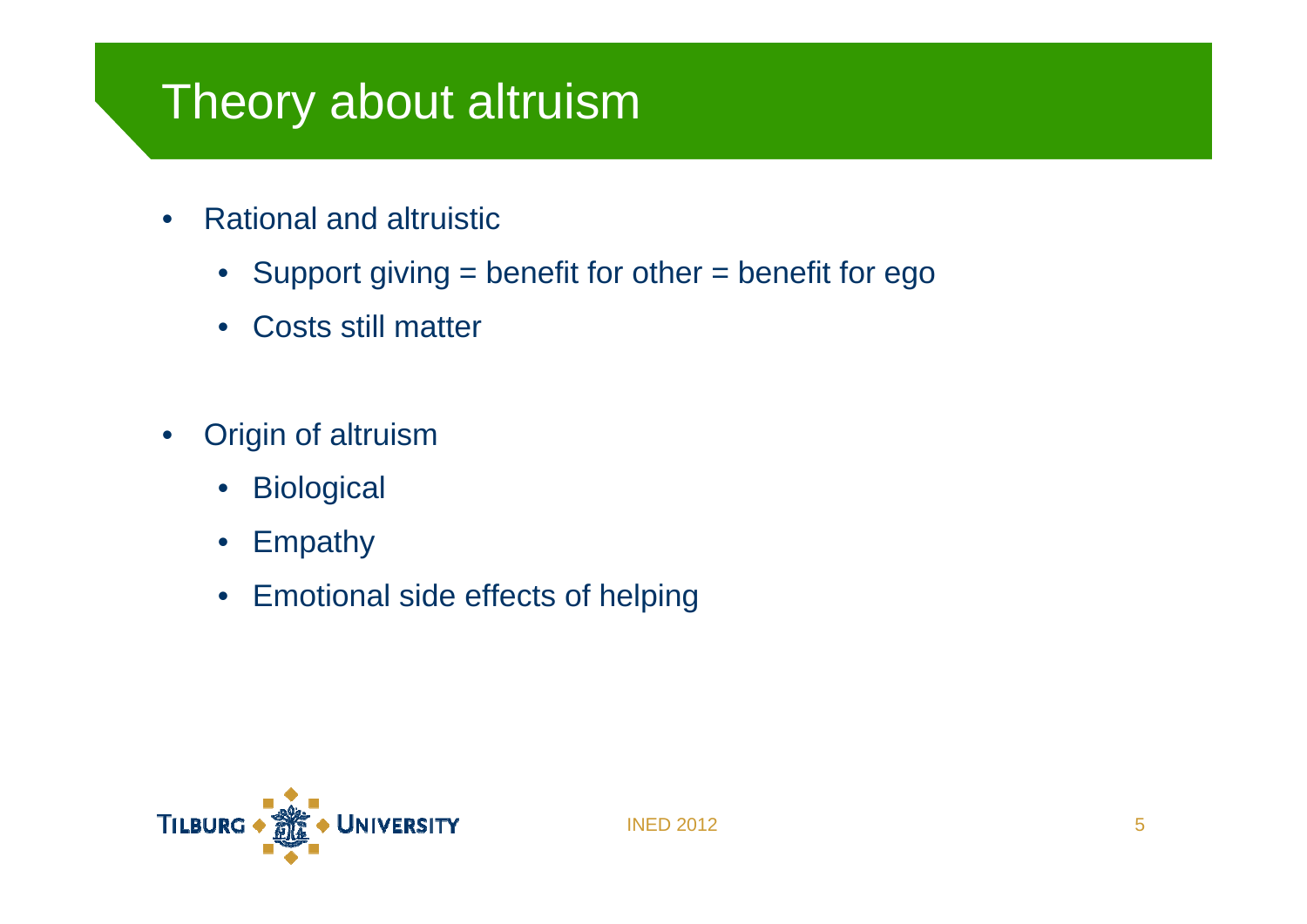# Theory about norms

- $\bullet$  Socially expected behavior toward family
	- $\bullet$ Norm of filial obligations
	- $\bullet$ Norm of reciprocity
- • Origin of norms
	- Socialization by parents
	- $\bullet$ Cultural climate (familialism versus individualism)
	- $\bullet$ **Church**

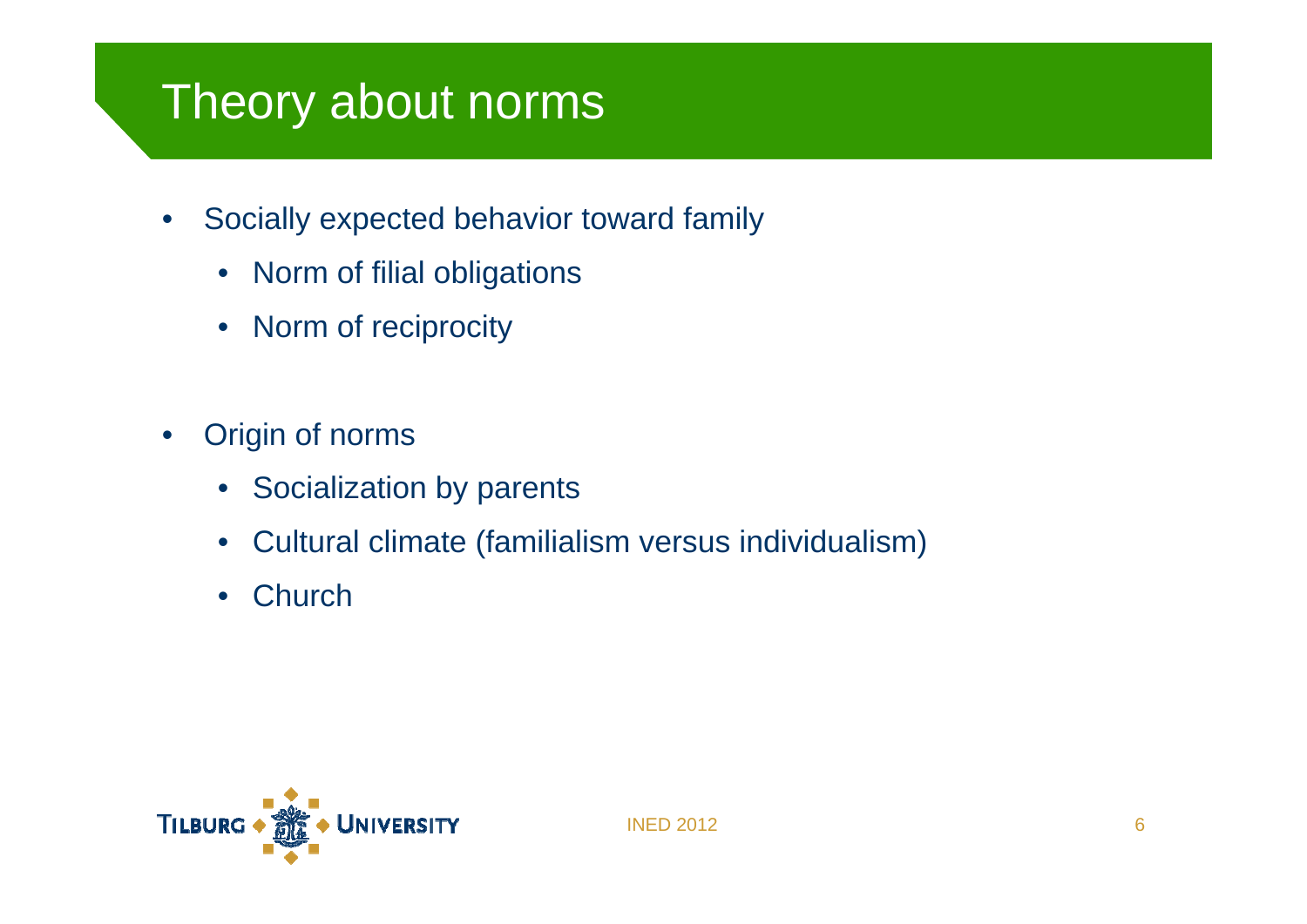# Evidence: reciprocity of support

- $\bullet$  Cross-sectional evidence (Klein Ikkink et al. 1999)
	- The more support children receive from parents, the more support they give to parents
- • Longitudinal evidence (Silverstein et al. 2002)
	- • The more support children received from parents when growing up, the more support they later give to parents (weak effects)
- • Life course research (Kohli 1999, Morgan et al. 1991)
	- No 'reversal' of the direction of exchange

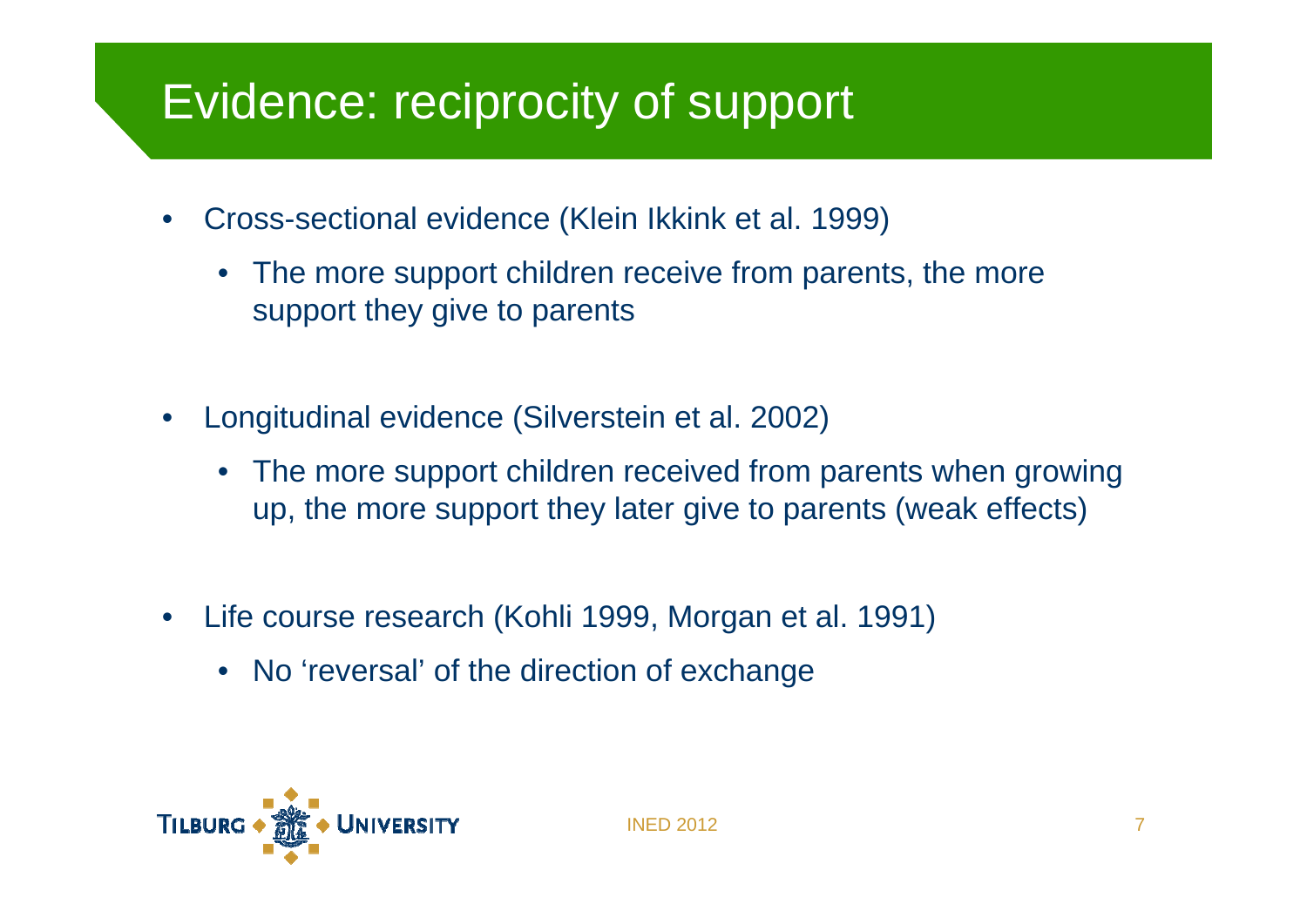#### Netherlands Kinship Panel Study

**TILBURG** 

UNIVERSITY

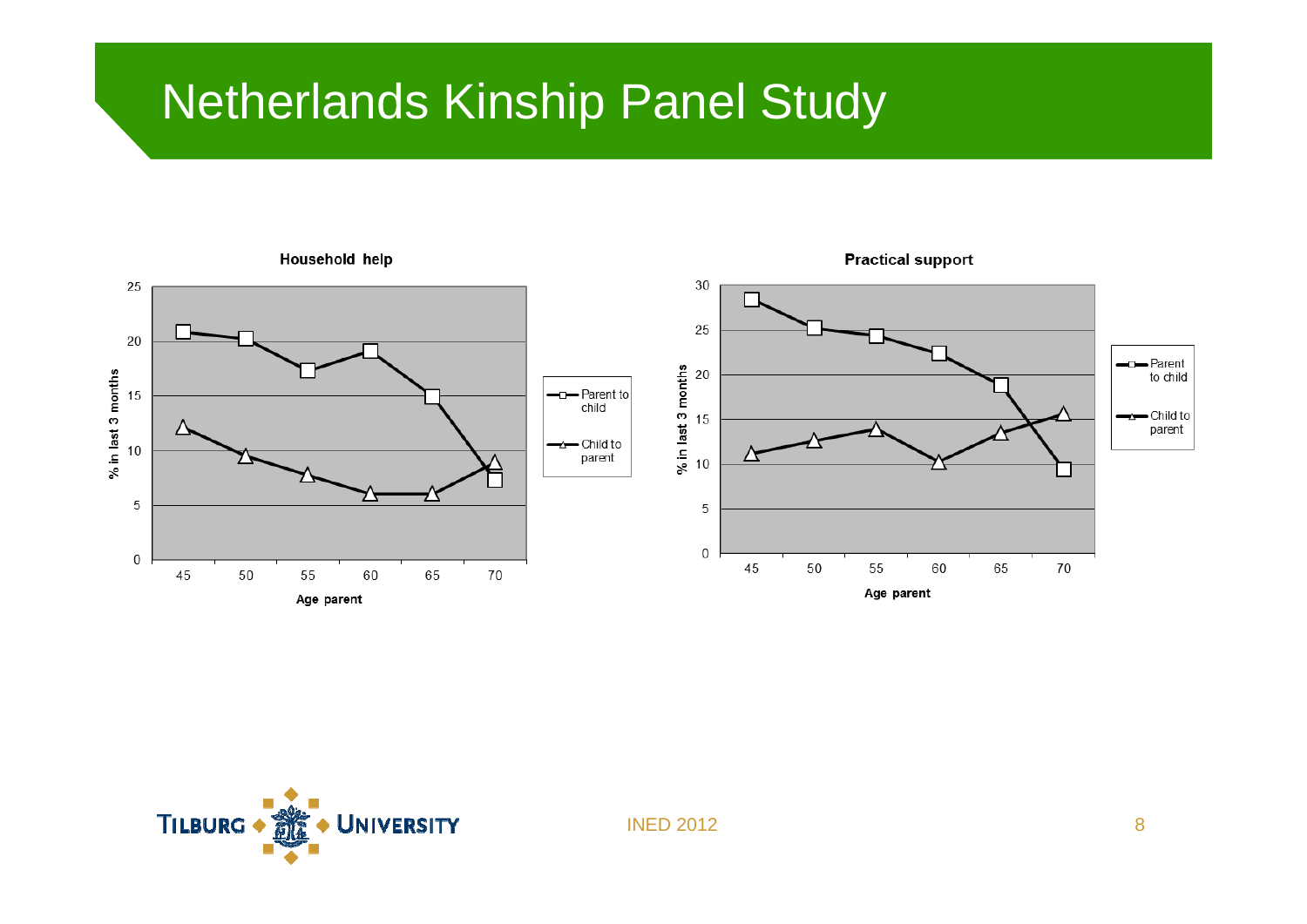#### Evidence: financial transfers

- $\bullet$  Hochguertel & Ohlsson (2009), Arrondel & Masson (2001), McGarry & Schoeni (1995), Cox & Rank (1992)
- $\bullet$ Effects of economic situation of child on gifts/loans from parents
- •Within family designs
- $\bullet$ Unequal division of transfers

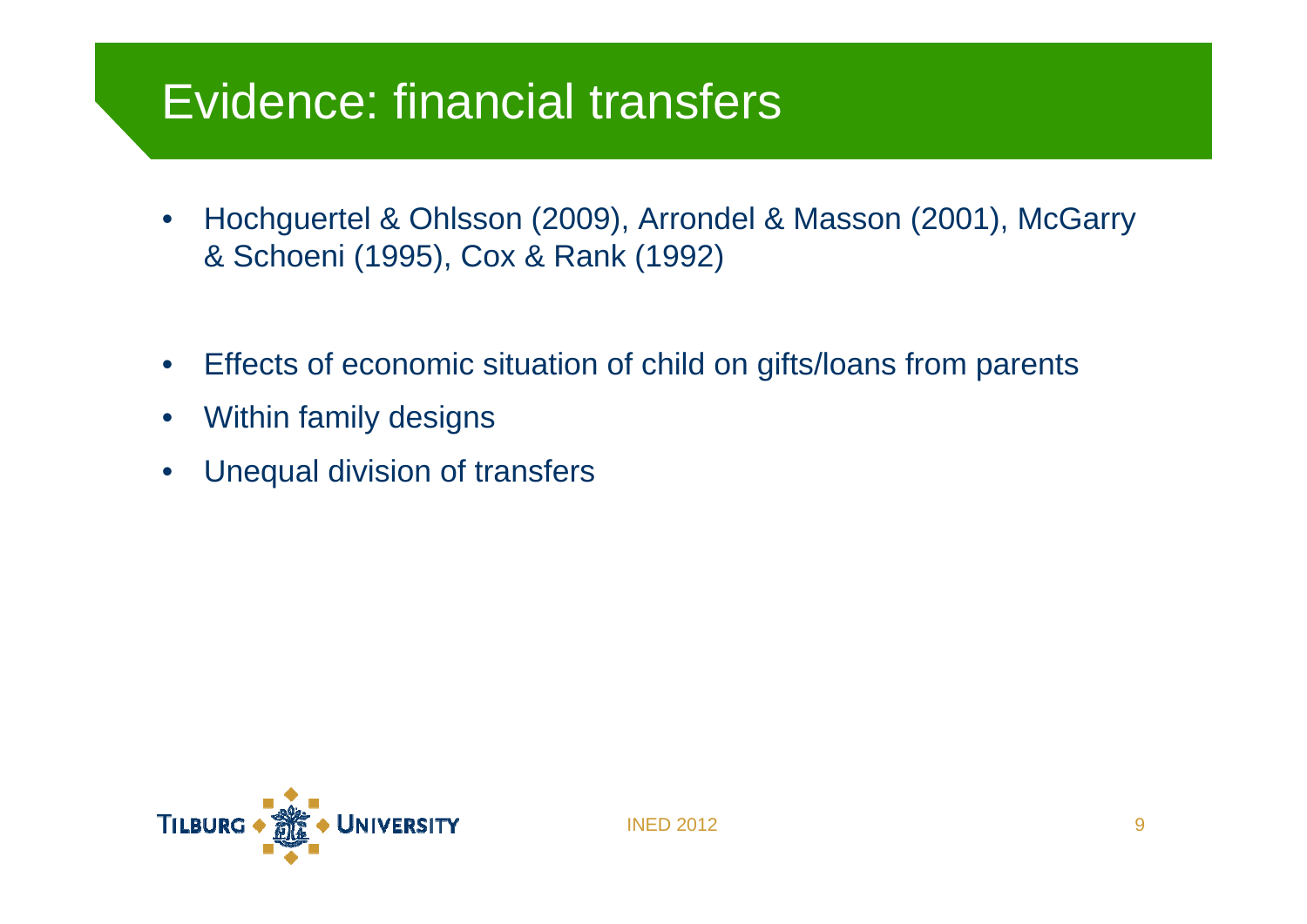#### Evidence: inheritances

- $\bullet$  Bernheim et al. (1985), Perozek (1998), Wilhelm (1996), Behrman & Rosenzweig (2004)
- •Little evidence for strategic bequest motive
- $\bullet$ Equal division of inheritances

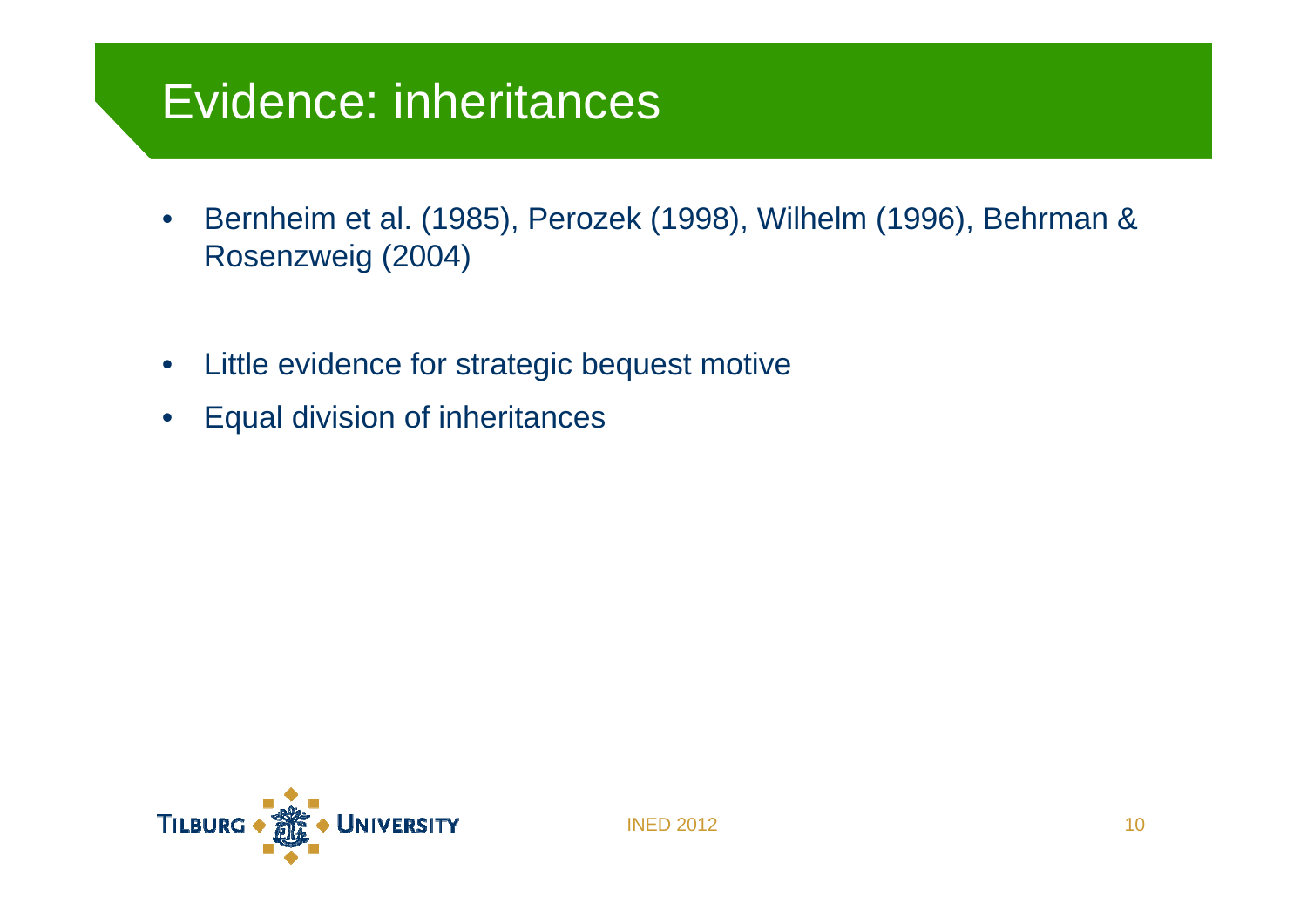#### Evidence: effects of norms

- • Gans & Silverstein (2006)
	- •Interaction effect functional impairment parent x norm child
	- $\bullet$ On support provided by adult child
- • Kalmijn & Saraceno (2008).
	- $\bullet$ Interaction effect parental need x normative context
	- $\bullet$ On support provided by adult child

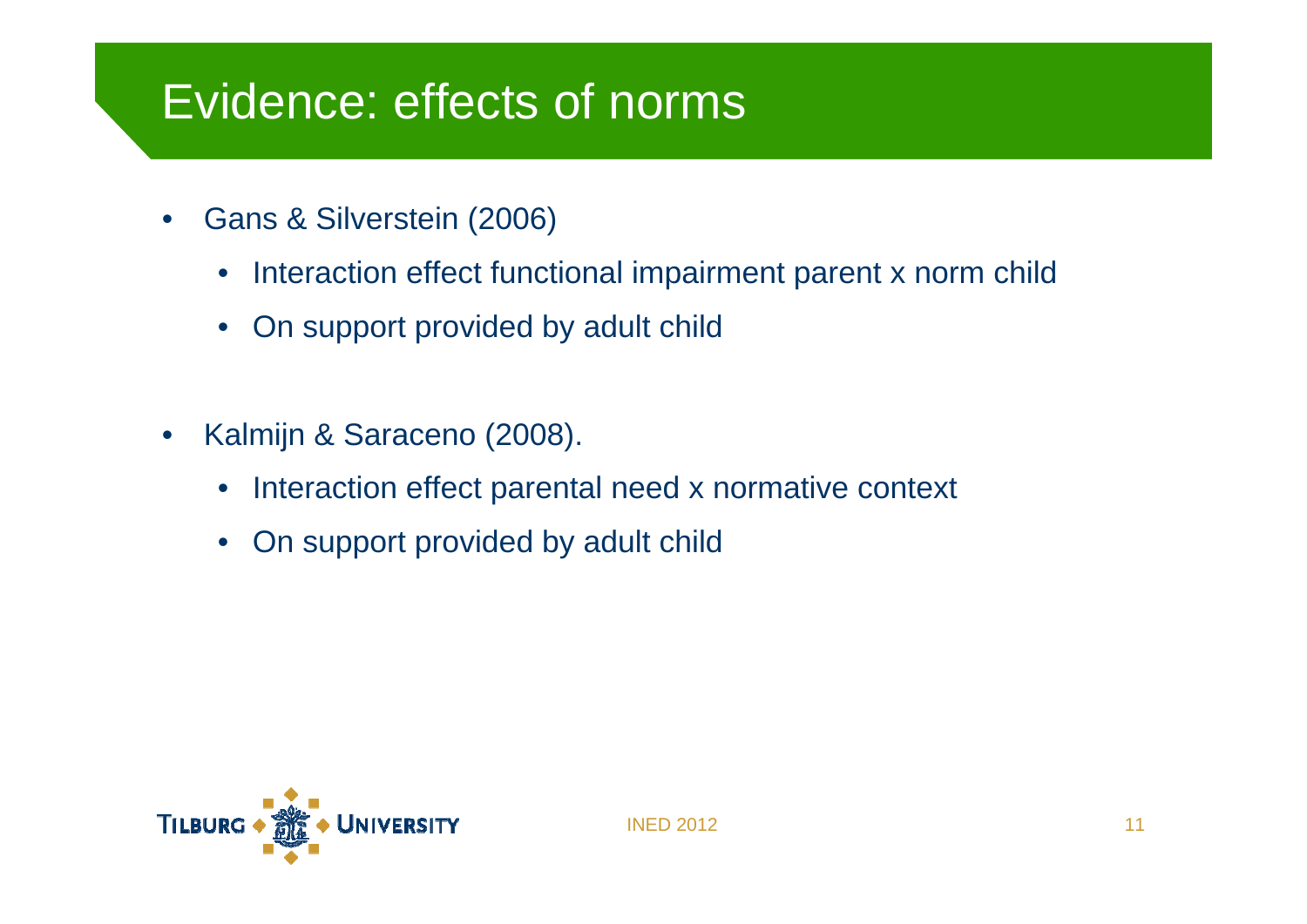## The present study

- $\bullet$  Within family design
	- $\bullet$ Comparing (adult) children within families

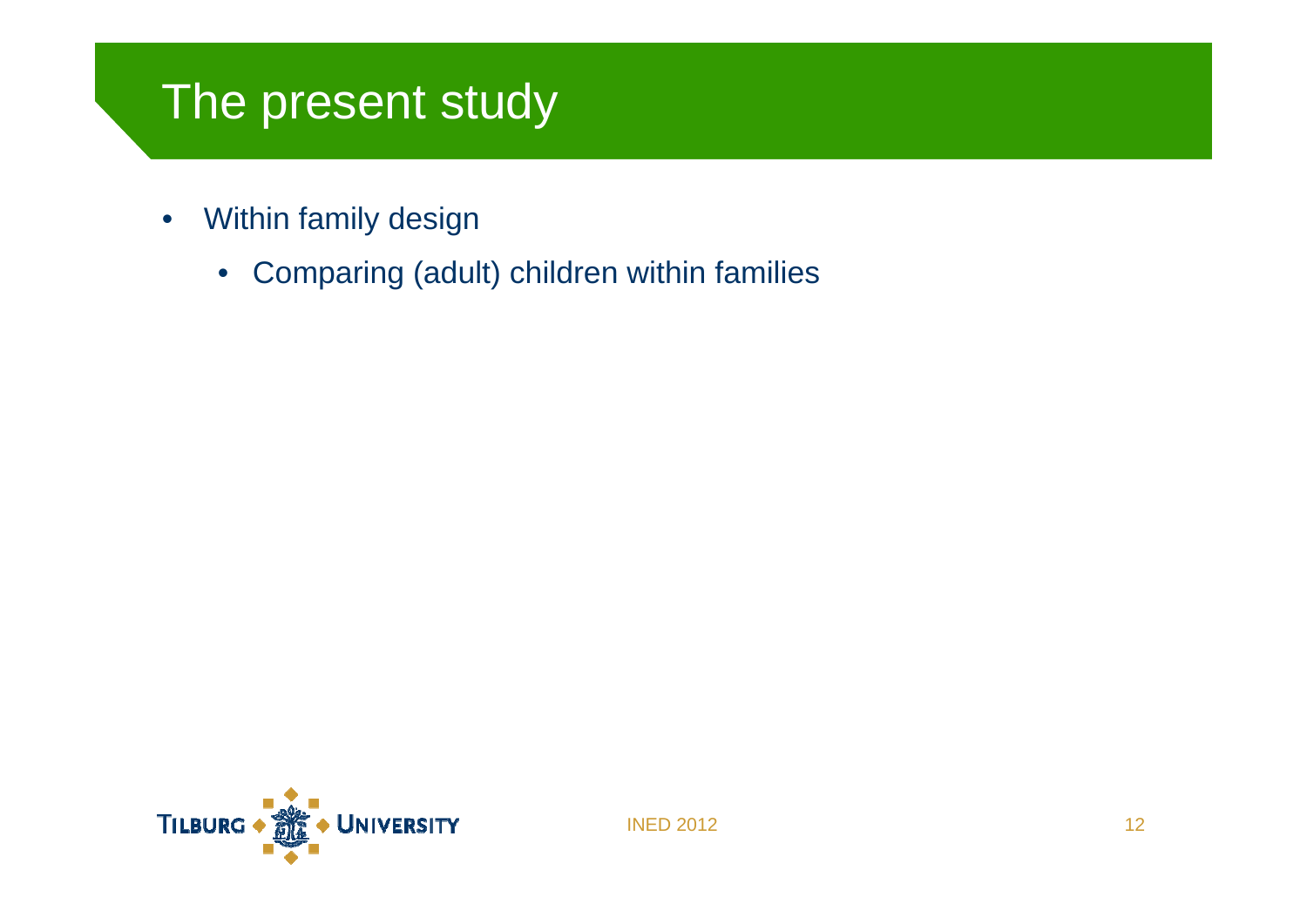#### Who gets more?



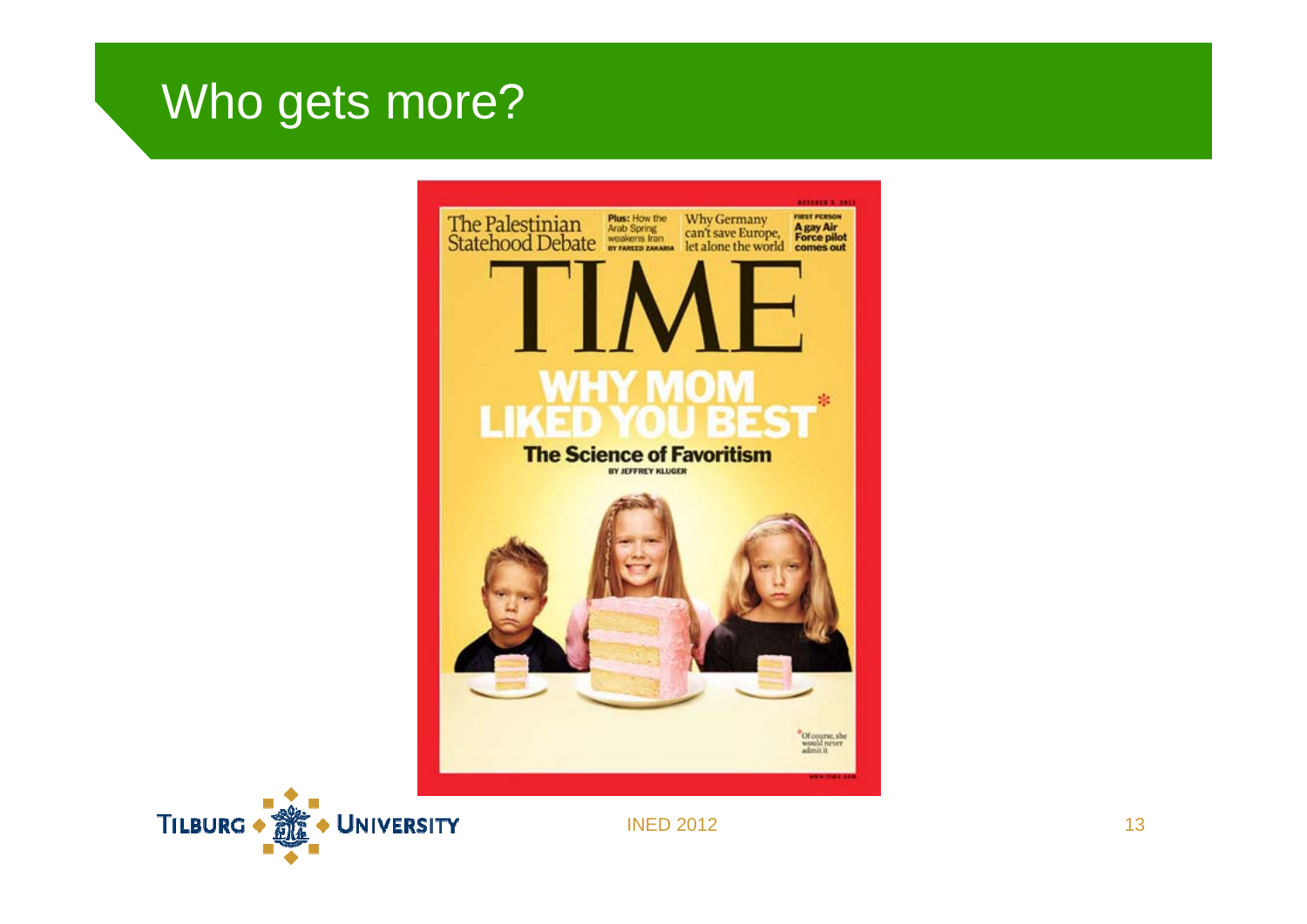#### Relevance

- •**Substantive** 
	- $\bullet$ Emotional consequences of differential treatment (Jill Suitor)
	- $\bullet$  Consequences for social stratification & intergenerational mobility
- • Methodological
	- $\bullet$ Better way to test theories about IG support

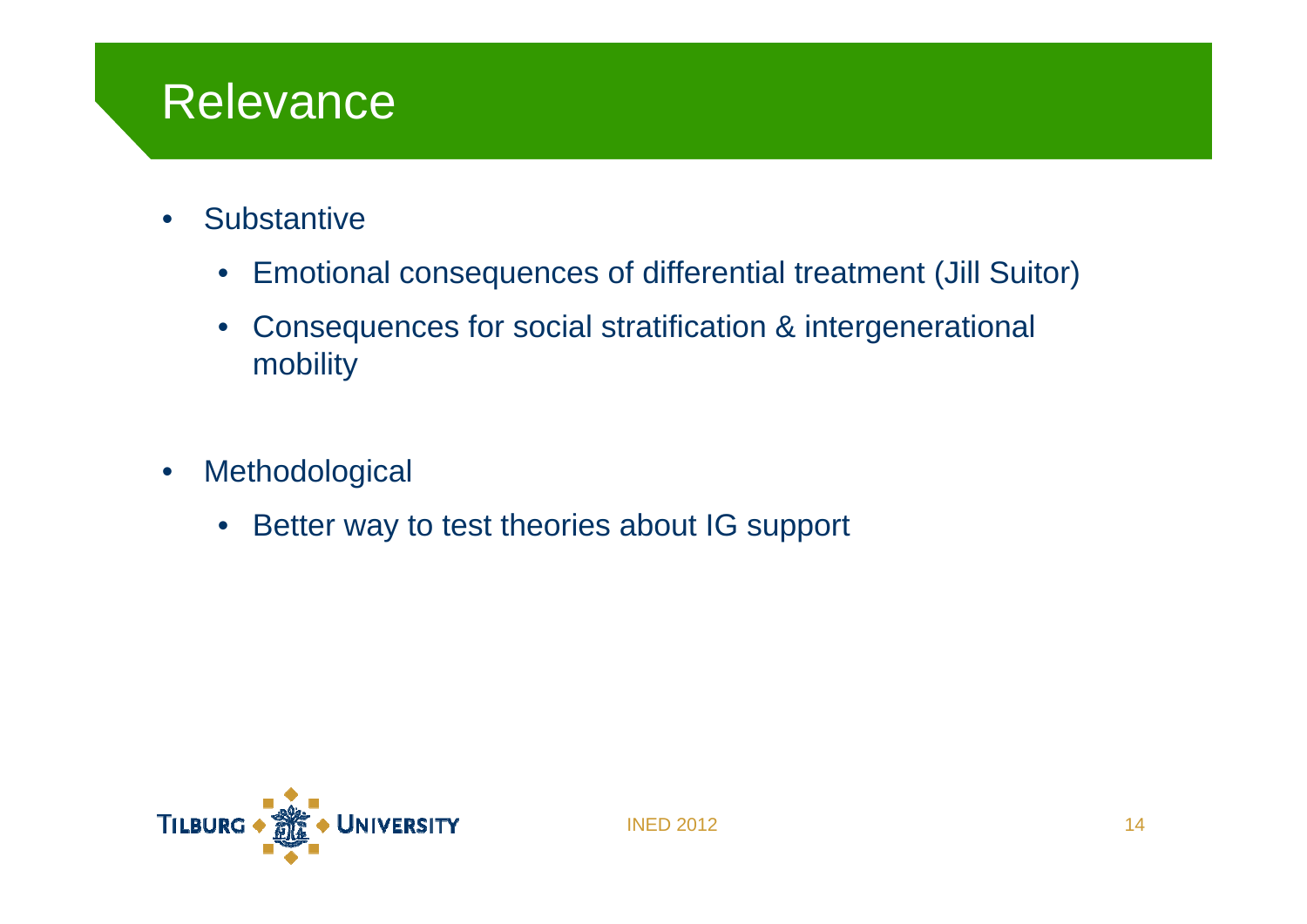# **Hypotheses**

- • Altruistic perspective
	- The child who has more 'need' of support receives support from the mother than the child who has less 'need'
- • Exchange perspective
	- The child who has stronger filial norms gets more support from the mother than the child who has weaker norms
- • Normative perspective
	- Parental norm of 'equal treatment'
	- When a parent gives to one child, she is more likely to give to another child as well

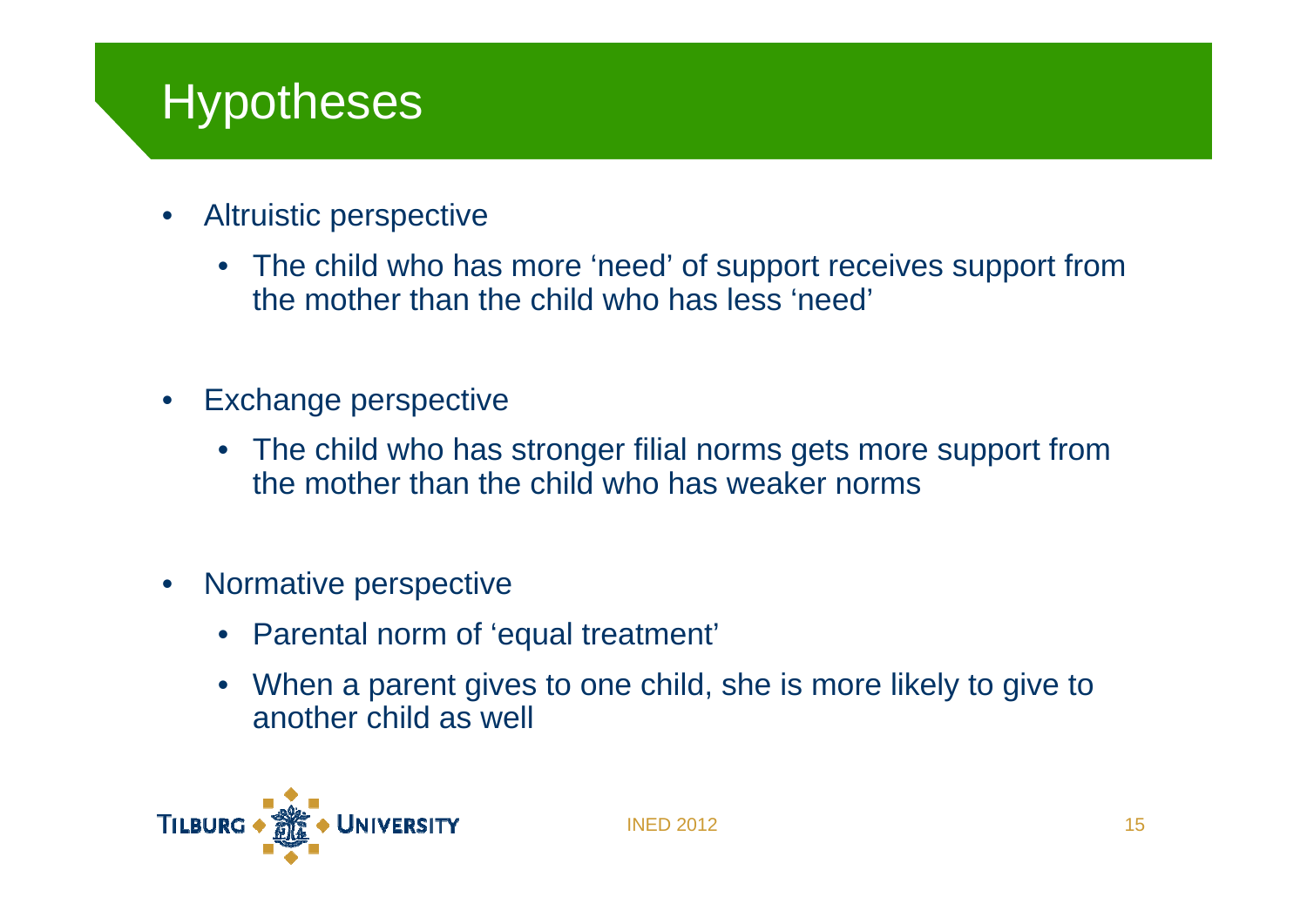#### Data

- •Netherlands Kinship Panel Study
- $\bullet$ Anchors ( $N = 8,161$ )
- $\bullet$  Alters
	- $\bullet$ Two (randomly chosen) biological children 15+ 51%
	- $\bullet$ One randomly chosen parent 41%
	- $\bullet$ One randomly chosen sibling and the same states of  $38\%$
	- $\bullet$ The partner  $\frac{72\%}{2\%}$

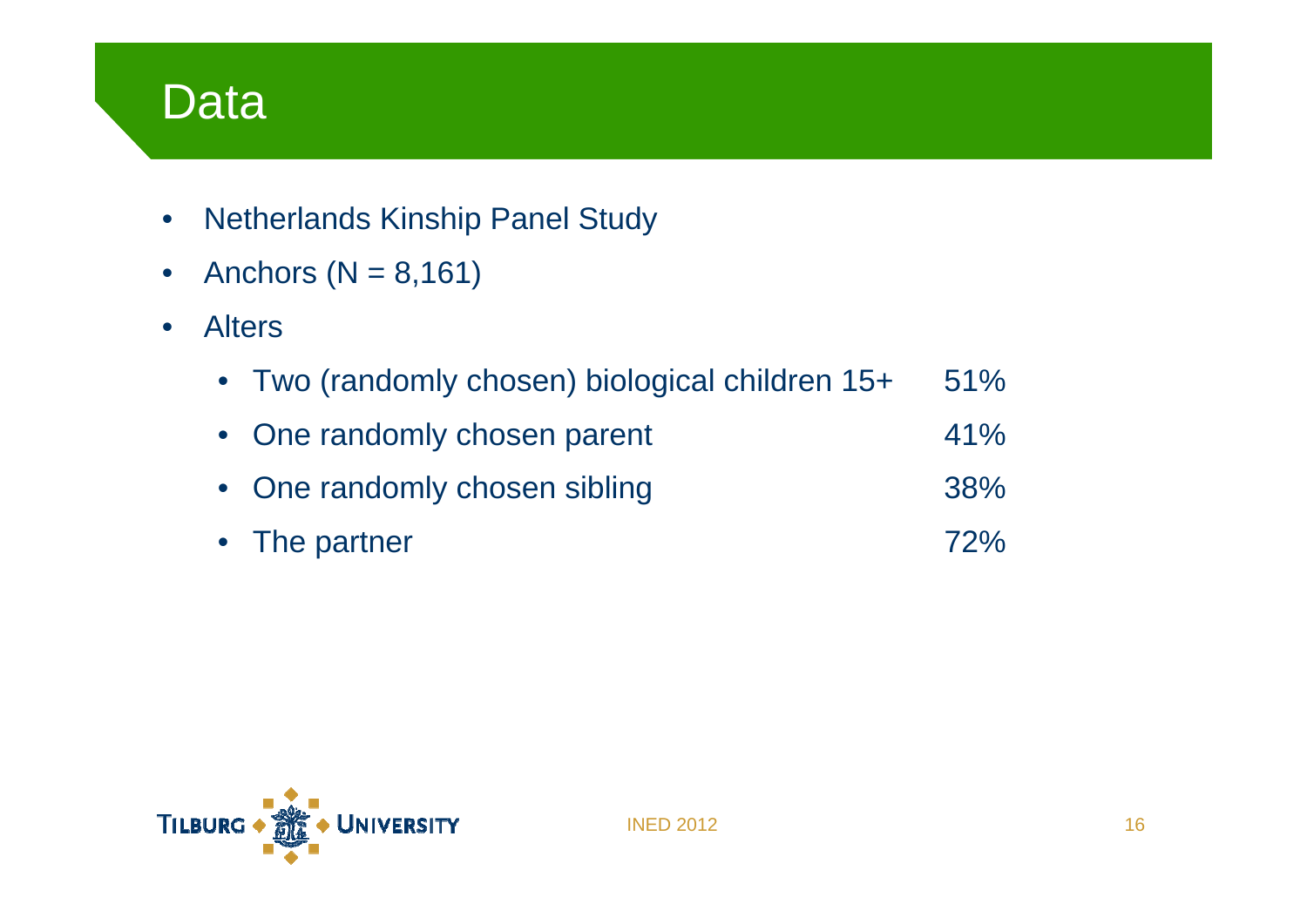#### Subsample

- N = 1,234 children
- $\bullet$  $N = 617$  child pairs
- $\bullet$ Children 15+, independent, same mother
- •Mean age mother 63
- •Mean age children 37

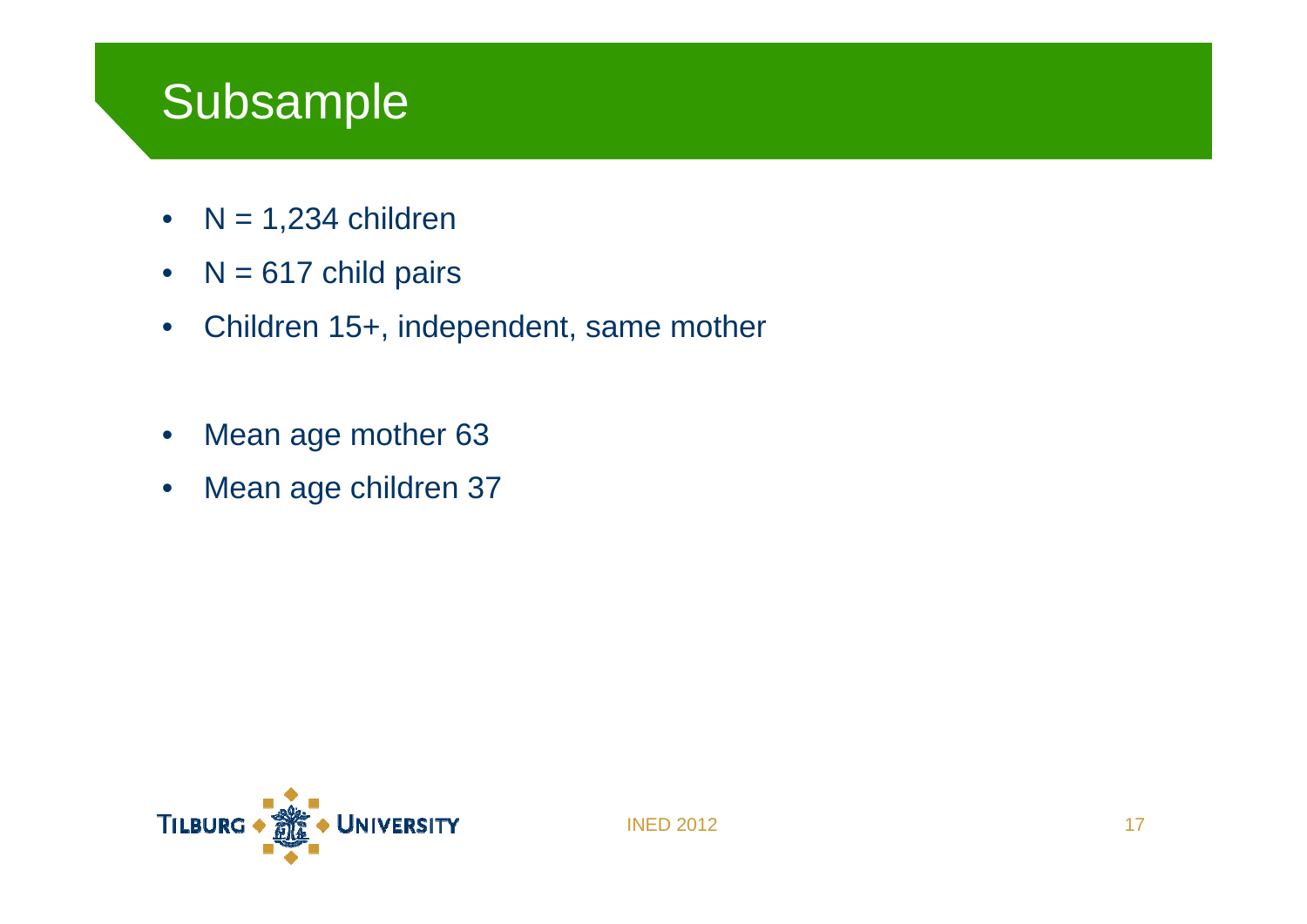# Indicators of support (child reports)



Cronbach's alpha = .76

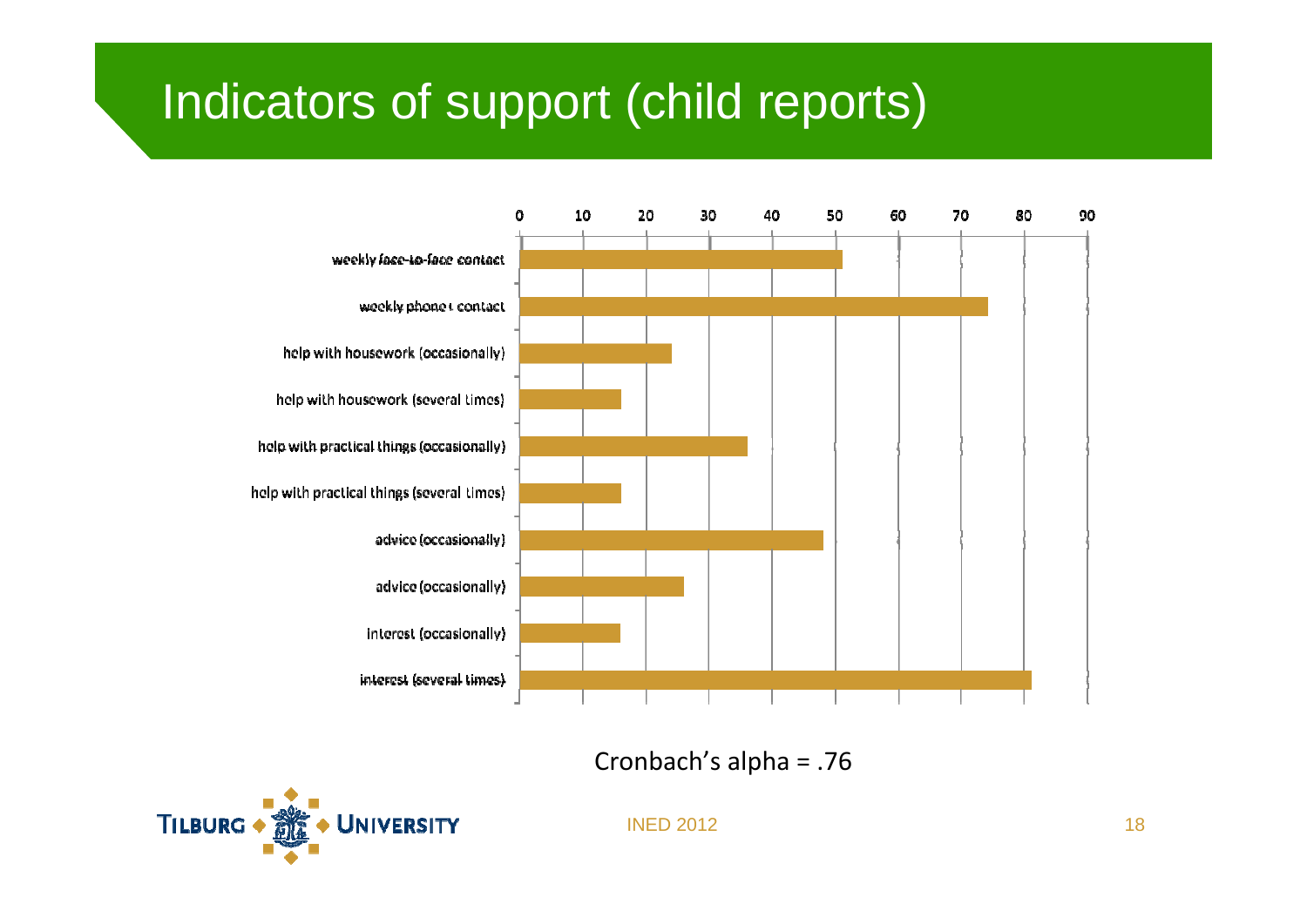## Indicators of child need

- • Socioeconomic
	- Educational level of child (-)
	- $\bullet$ Job (-)
	- $\bullet$ Occupational status (-)
- $\bullet$ **Demographic** 
	- Child has children at home (+)
	- $\bullet$ Child has partner (-)
	- Age of child (-)
- $\bullet$ **Health** 
	- $\bullet$ Handicap (+)
	- $\bullet$ Depressive mood (+)

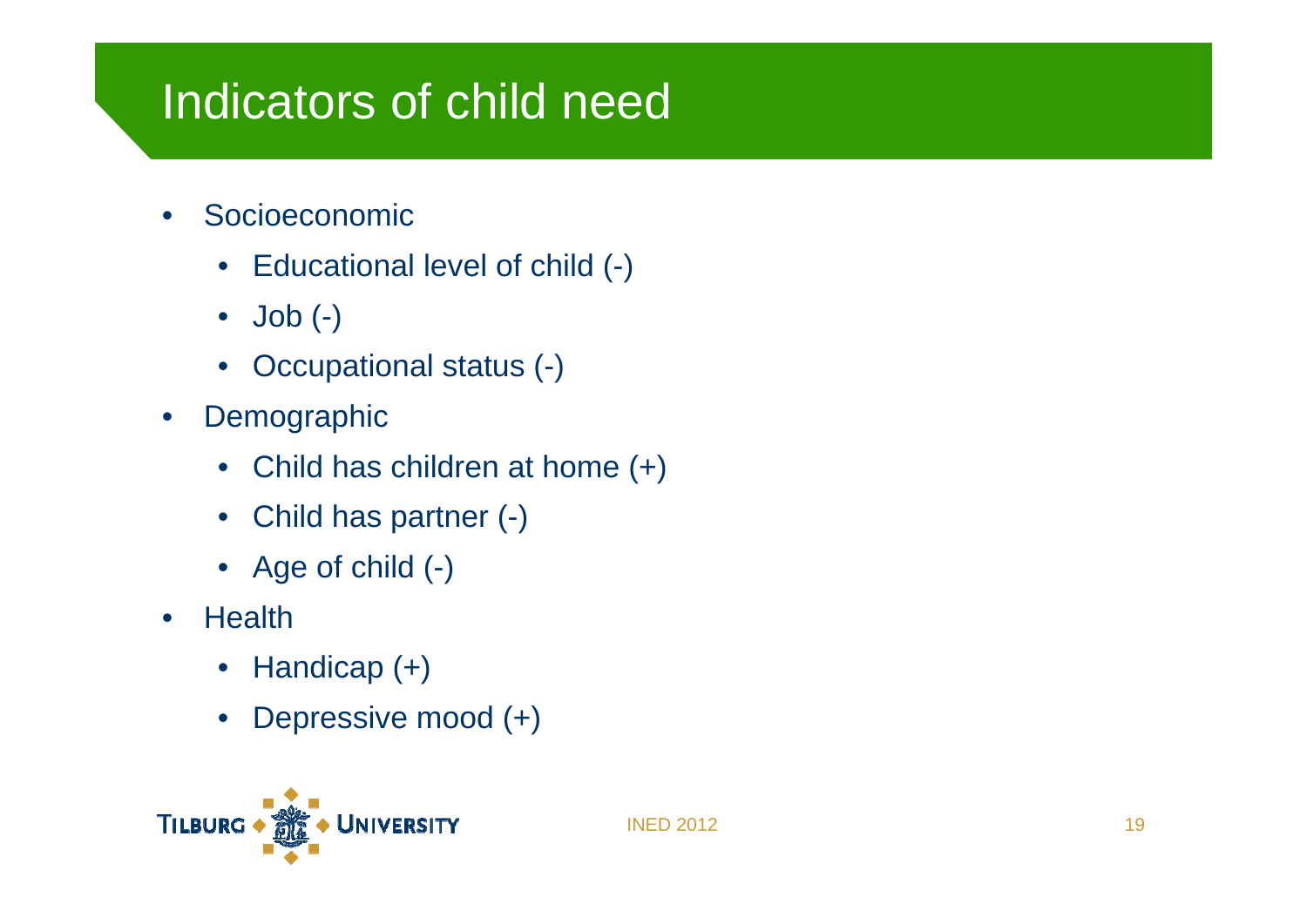# Indicator of child norms



Cronbach's alpha = .70

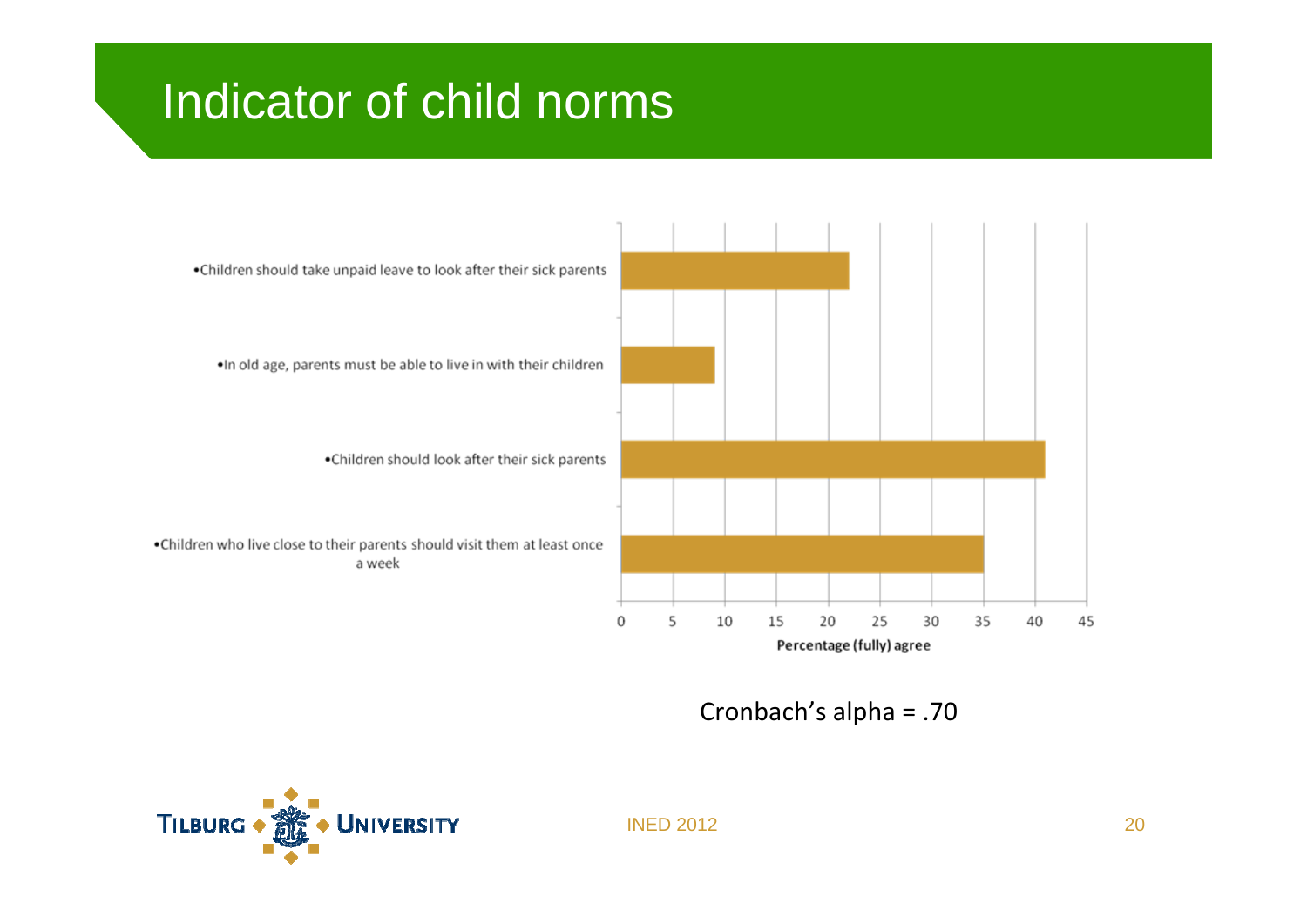#### Random effects regression

•Empty model

•

- $\bullet$ Variance between families (var u) = .365
- •Variance within families  $(var e) = .638$ 
	- Rho var u / [ var u + var e ] =  $.363$

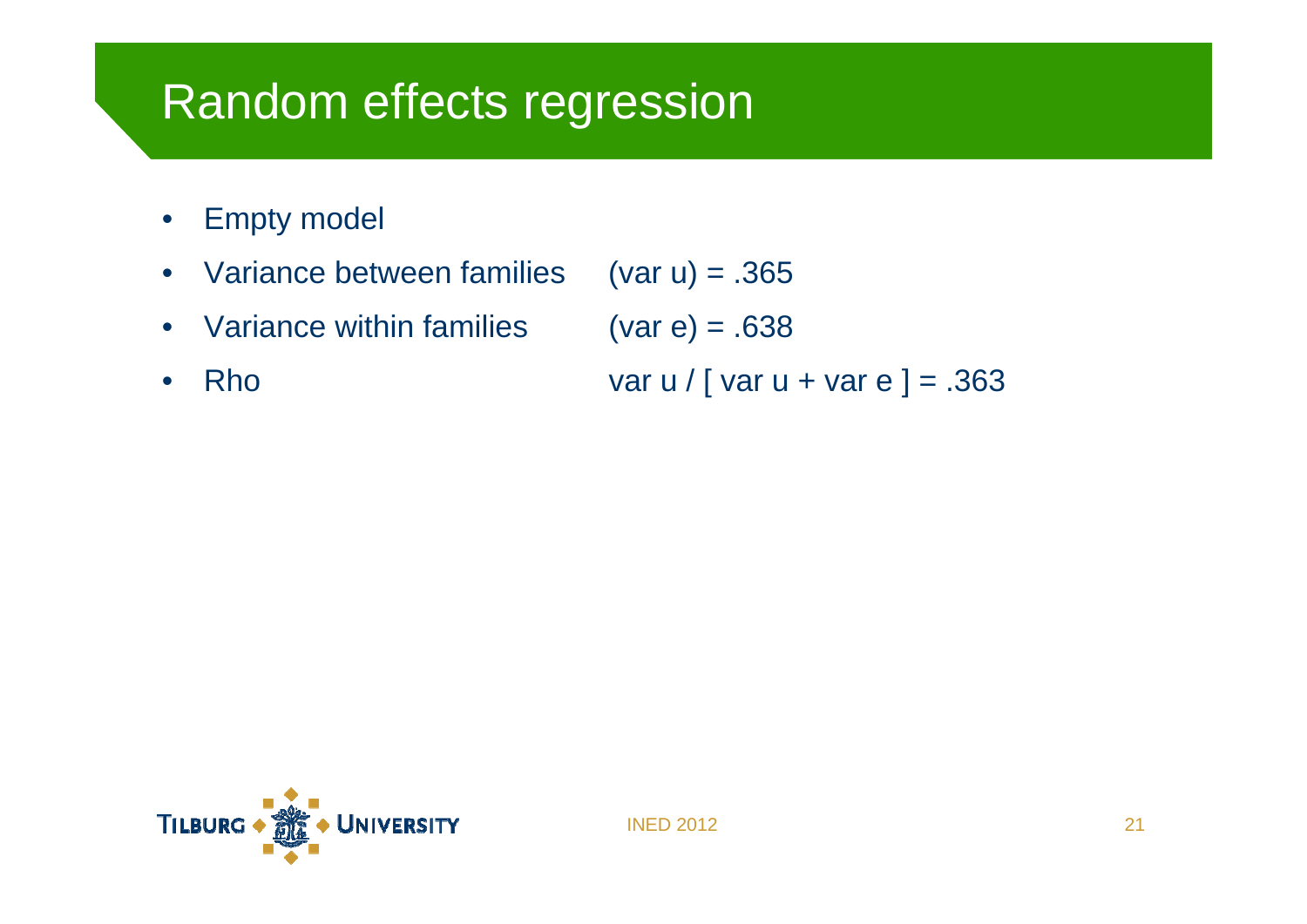| $\mu$ able 2. There effects regression or support from motifers to about emigren (iv $\pm$<br>12.777 |                             |                               |                                     |  |
|------------------------------------------------------------------------------------------------------|-----------------------------|-------------------------------|-------------------------------------|--|
|                                                                                                      | Overall support to<br>child | Practical support to<br>child | Socio-emotional<br>support to child |  |
|                                                                                                      | b                           | b                             | b                                   |  |
| Age of child                                                                                         | $-0.020*$                   | $-0.024*$                     | $-0.015$                            |  |
| Daughter                                                                                             | $0.517*$                    | $0.406*$                      | $0.493*$                            |  |
| Child lives alone                                                                                    | $0.295*$                    | $0.406*$                      | $0.173\sim$                         |  |
| Child ever divorced                                                                                  | 0.103                       | 0.117                         | 0.077                               |  |
| Child has children $\leq 12$                                                                         | $0.230*$                    | $0.325*$                      | $0.123-$                            |  |
| Child has children 12-18                                                                             | $-0.053$                    | 0.018                         | $-0.062$                            |  |

#### Table 2. Fixed effects regression of support from mothers to adult children  $(N = 1234)$

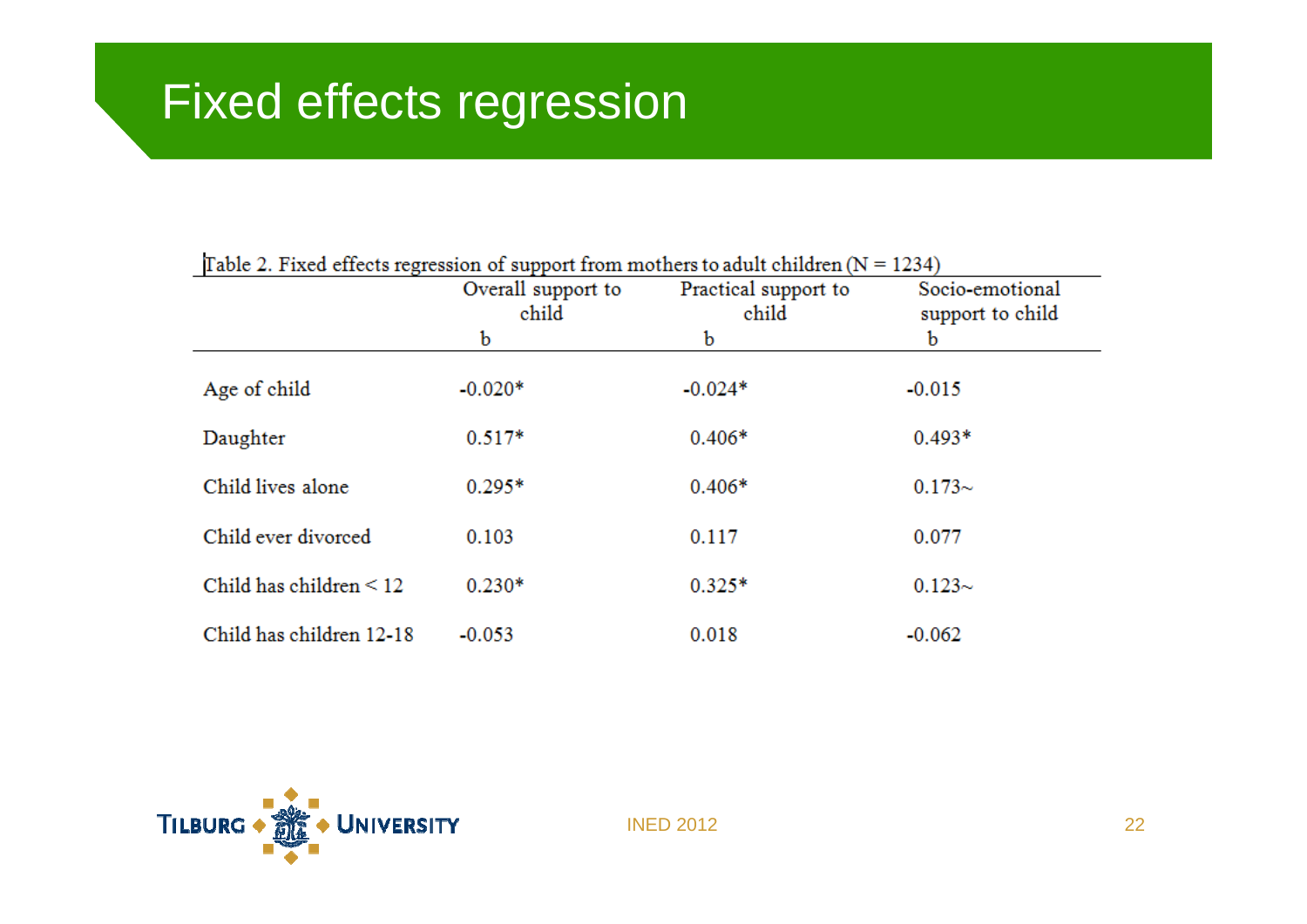| $\mu$ able 2. There effects regression or support from motifers to again emigren (iv $\pm$<br>工会之主! |                             |                               |                                     |  |
|-----------------------------------------------------------------------------------------------------|-----------------------------|-------------------------------|-------------------------------------|--|
|                                                                                                     | Overall support to<br>child | Practical support to<br>child | Socio-emotional<br>support to child |  |
|                                                                                                     | b                           | b                             | b                                   |  |
|                                                                                                     |                             |                               |                                     |  |
| Child works for pay                                                                                 | 0.063                       | 0.013                         | 0.076                               |  |
| Child in school                                                                                     | 0.180                       | 0.091                         | 0.196                               |  |
| Child's schooling                                                                                   | $-0.050*$                   | $-0.048*$                     | $-0.041*$                           |  |
| Child's ISEI                                                                                        | $-0.002$                    | 0.001                         | $-0.004$                            |  |

Table 2. Fixed effects regression of support from mothers to adult children  $(N = 1234)$ 

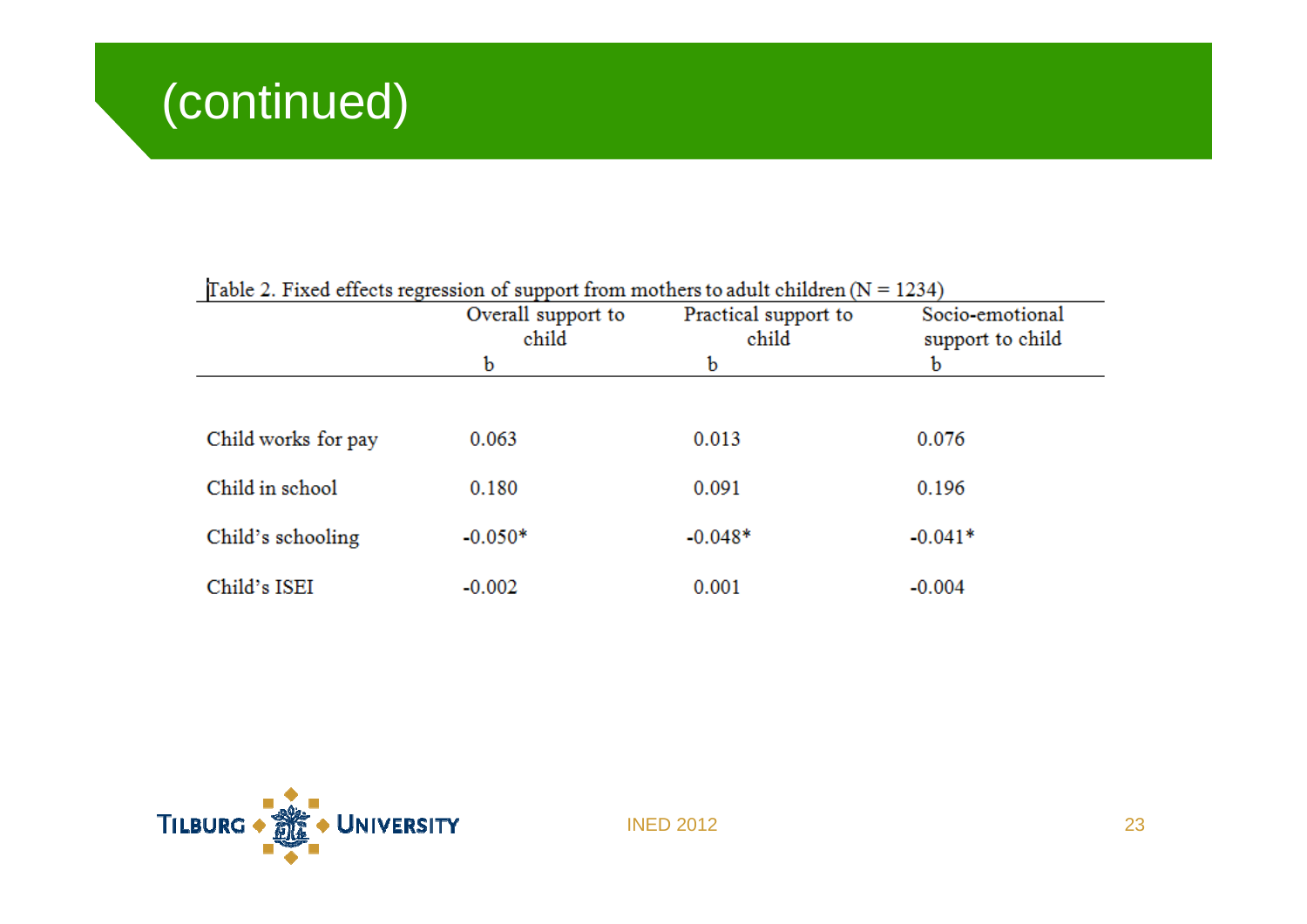| Table 2. Fixed effects regression of support from mothers to adult children $(N = 1234)$ |                             |                               |                                     |
|------------------------------------------------------------------------------------------|-----------------------------|-------------------------------|-------------------------------------|
|                                                                                          | Overall support to<br>child | Practical support to<br>child | Socio-emotional<br>support to child |
|                                                                                          |                             | b                             |                                     |
| Child handicapped                                                                        | $0.201*$                    | 0.090                         | $0.233*$                            |
| Child's depressive<br>symptoms                                                           | $-0.001$                    | 0.046                         | $-0.029$                            |

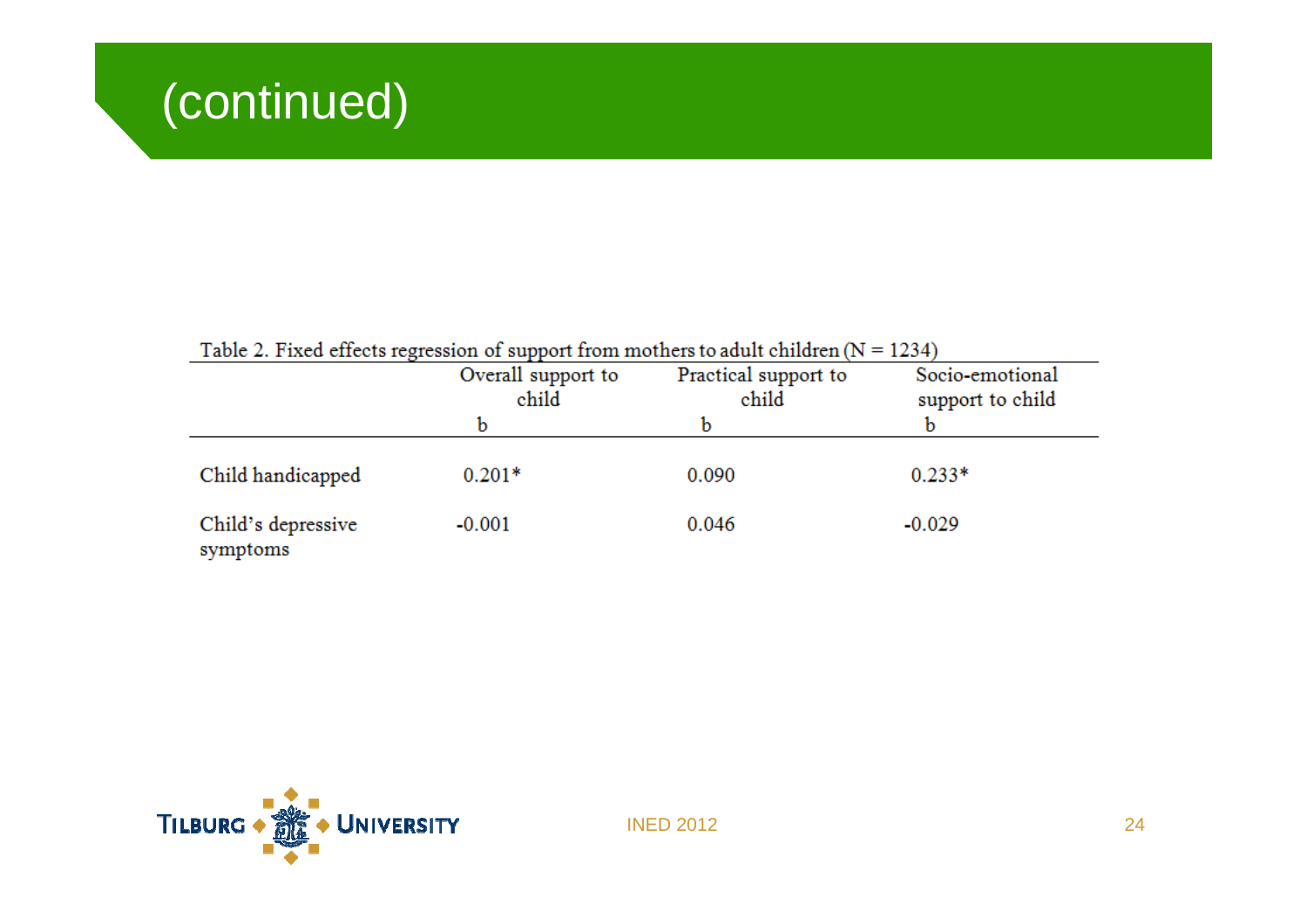| Table 2. Fixed effects regression of support from mothers to adult children $(N = 1234)$ |                    |                      |                  |  |
|------------------------------------------------------------------------------------------|--------------------|----------------------|------------------|--|
|                                                                                          | Overall support to | Practical support to | Socio-emotional  |  |
|                                                                                          | child              | child                | support to child |  |
|                                                                                          | b                  | b                    |                  |  |
|                                                                                          |                    |                      |                  |  |
| Child's filial norms                                                                     | $0.156*$           | $0.092*$             | $0.166*$         |  |
| Constant                                                                                 | $0.914*$           | $0.881*$             | $0.784-$         |  |
| $R^2$                                                                                    | 0.127              | 0.165                | 0.182            |  |
| $\sim p \leq 0.10$ , * $p \leq 0.05$                                                     |                    |                      |                  |  |



 $\sim 10$ 

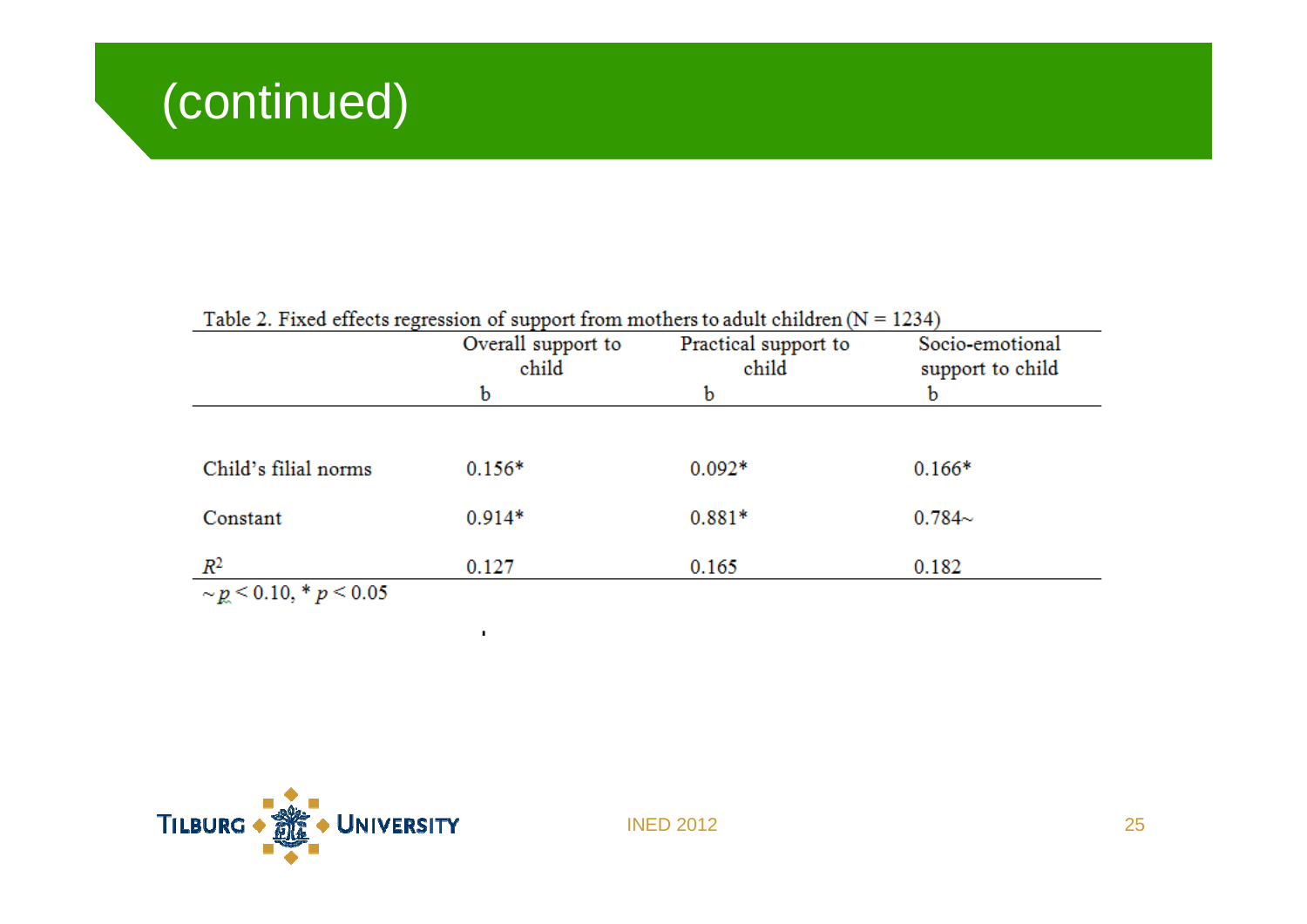#### Reciprocal effects



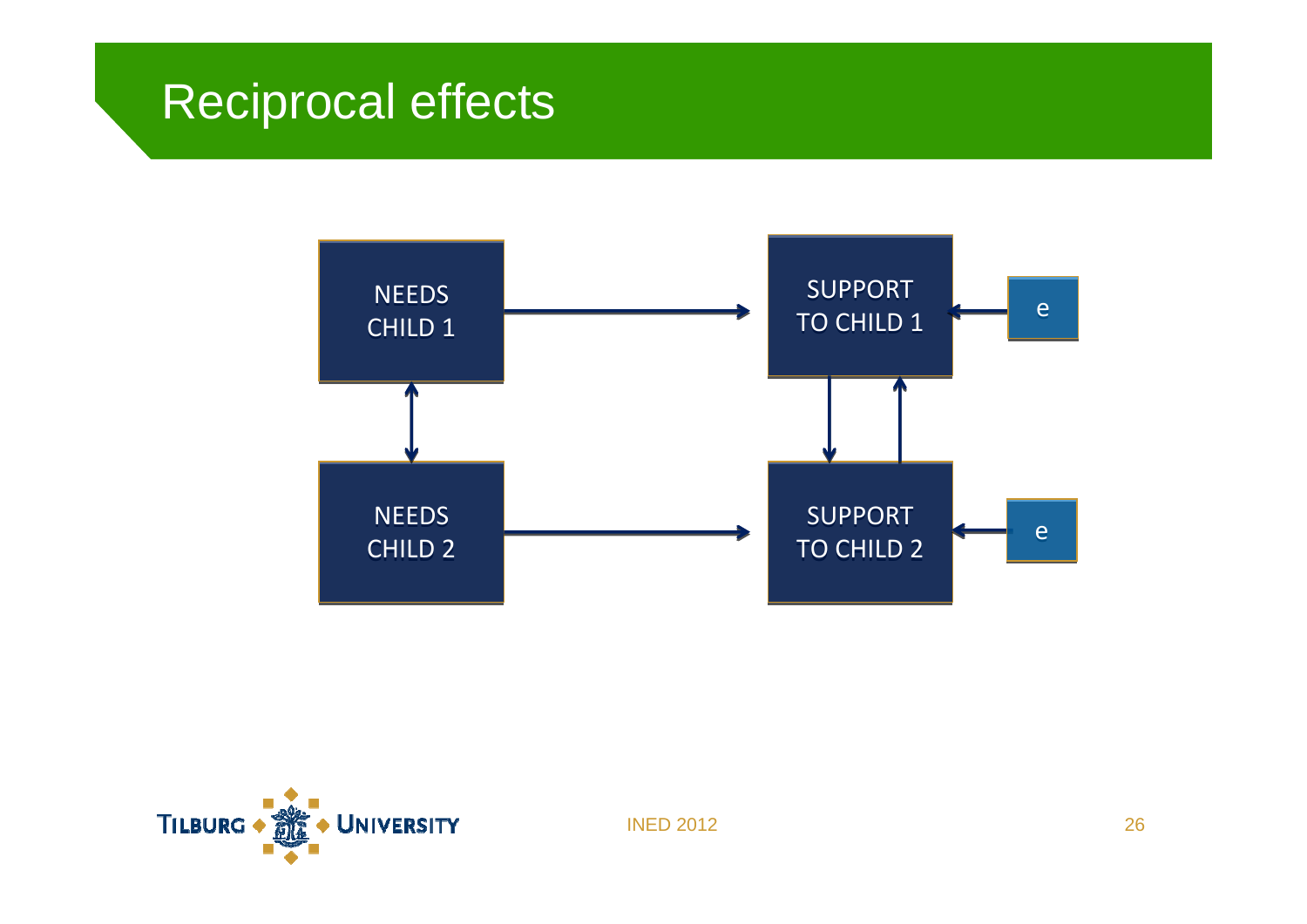#### Reciprocal effects



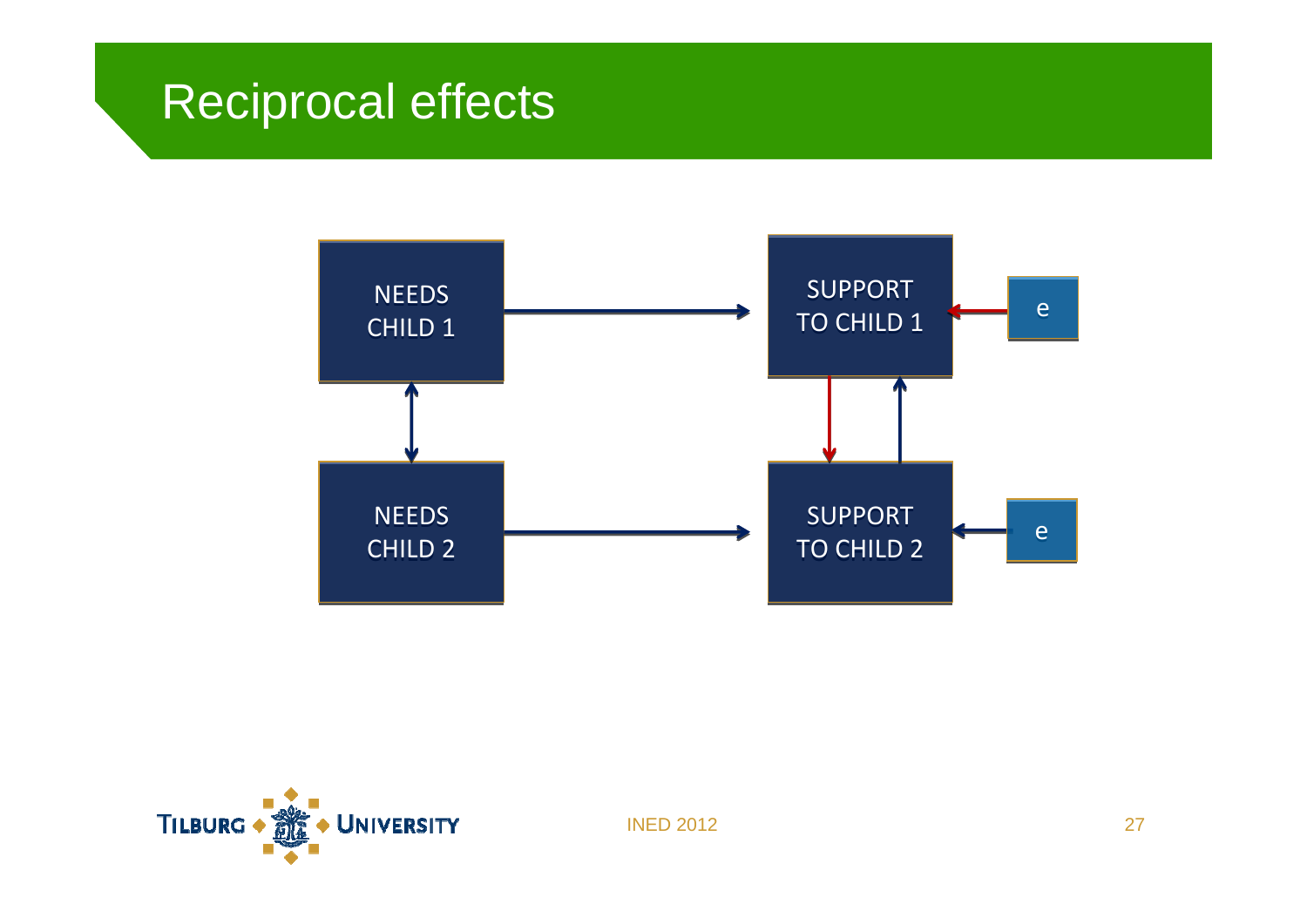## Reciprocal effects



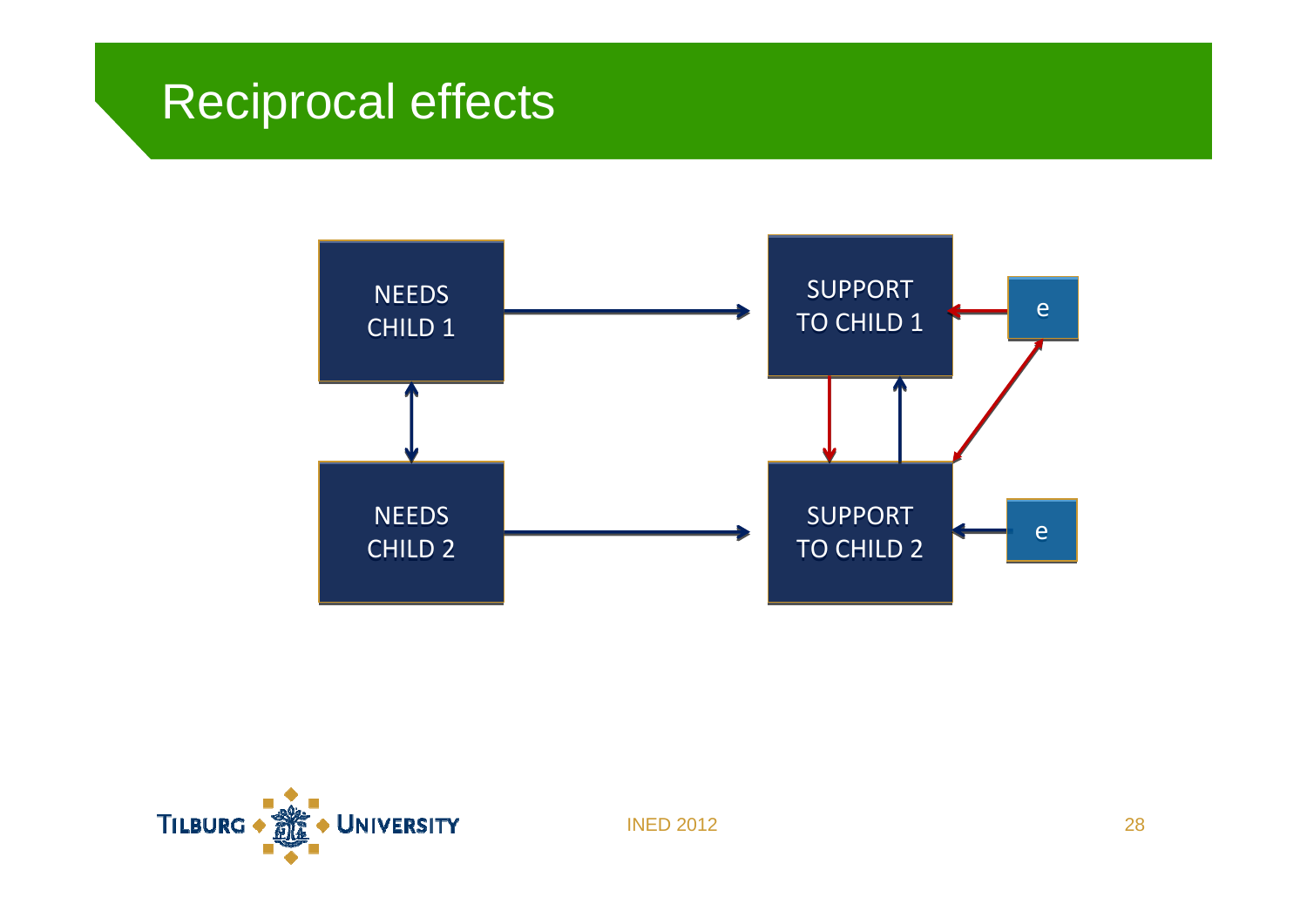#### P.

Table 3. Two-stage least squares regression of mother's support to child 1 ( $N = 617$ )<sup>a</sup>

|                      | Overall support<br>to child 1 | Practical support<br>to child 1 | Socio-emotional<br>support to child 1 |
|----------------------|-------------------------------|---------------------------------|---------------------------------------|
|                      | в                             | b                               | b                                     |
| Number of siblings   | $-0.132*$                     | $-0.072*$                       | $-0.137**$                            |
| Mother's age         | $-0.040*$                     | $-0.044*$                       | $-0.032**$                            |
| Mother's education   | $-0.011$                      | $-0.019-$                       | $-0.005$                              |
| Mother with partner  | $-0.089$                      | $-0.028$                        | $-0.119-$                             |
| Mother's familialism | $0.129*$                      | $0.085*$                        | $0.137*$                              |



INED 2012

 $\Box$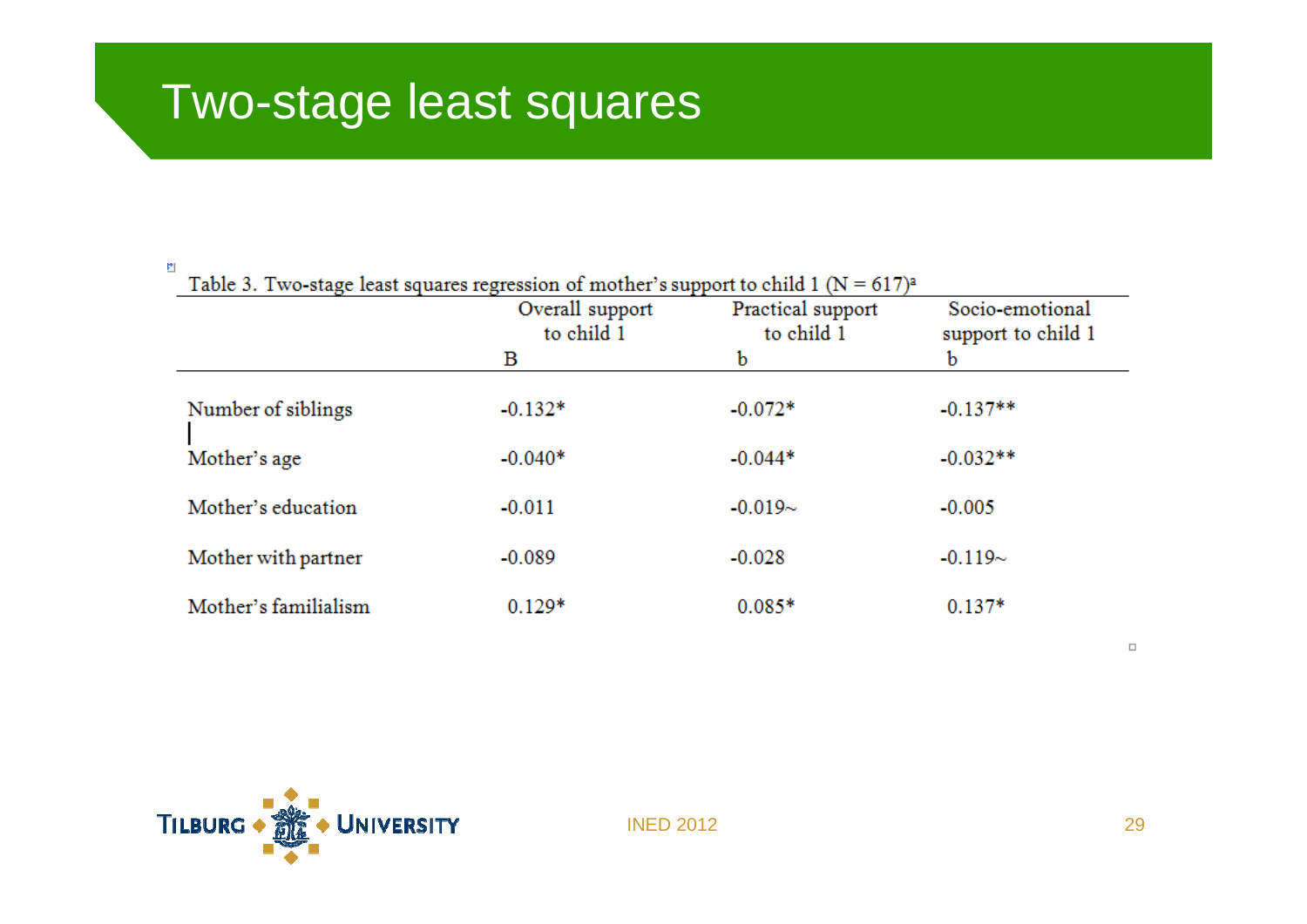# (continued)

**The State of Books** 

| Table 3. Two-stage least squares regression of mother's support to child 1 ( $N = 617$ ) <sup>a</sup> | Overall support<br>to child 1<br>В | Practical support<br>to child 1<br>b | Socio-emotional<br>support to child 1<br>b |
|-------------------------------------------------------------------------------------------------------|------------------------------------|--------------------------------------|--------------------------------------------|
| Child 1 is daughter                                                                                   | $0.450*$                           | $0.300*$                             | $0.458*$                                   |
| Child 1 is alone                                                                                      | $0.124-$                           | $0.267*$                             | 0.010                                      |
| Child 1 ever divorced                                                                                 | $-0.009$                           | 0.008                                | $-0.020$                                   |
| Child 1 has children $\leq 12$                                                                        | $0.129*$                           | $0.206*$                             | 0.050                                      |
| Child 1 has children 12-17                                                                            | $-0.137-$                          | $-0.183*$                            | $-0.091$                                   |
| Child 1 paid work                                                                                     | $-0.029$                           | 0.001                                | $-0.033$                                   |
| Child 1 enrolled in school                                                                            | 0.082                              | 0.168                                | 0.026                                      |
| Child 1 years of schooling                                                                            | $-0.021-$                          | $-0.011$                             | $-0.021-$                                  |
| Child 1 occupational status                                                                           | $-0.001$                           | $-0.000$                             | $-0.002$                                   |
| Child 1 handicapped                                                                                   | 0.025                              | 0.046                                | 0.012                                      |
| Child 1 depressive symptoms                                                                           | $-0.019$                           | 0.004                                | $-0.033$                                   |
| Child 1 filial norms<br>TILBURG • <b>THE • UNIVERSITY</b>                                             | $0.243*$<br><b>INED 2012</b>       | $0.156*$                             | $0.251*$                                   |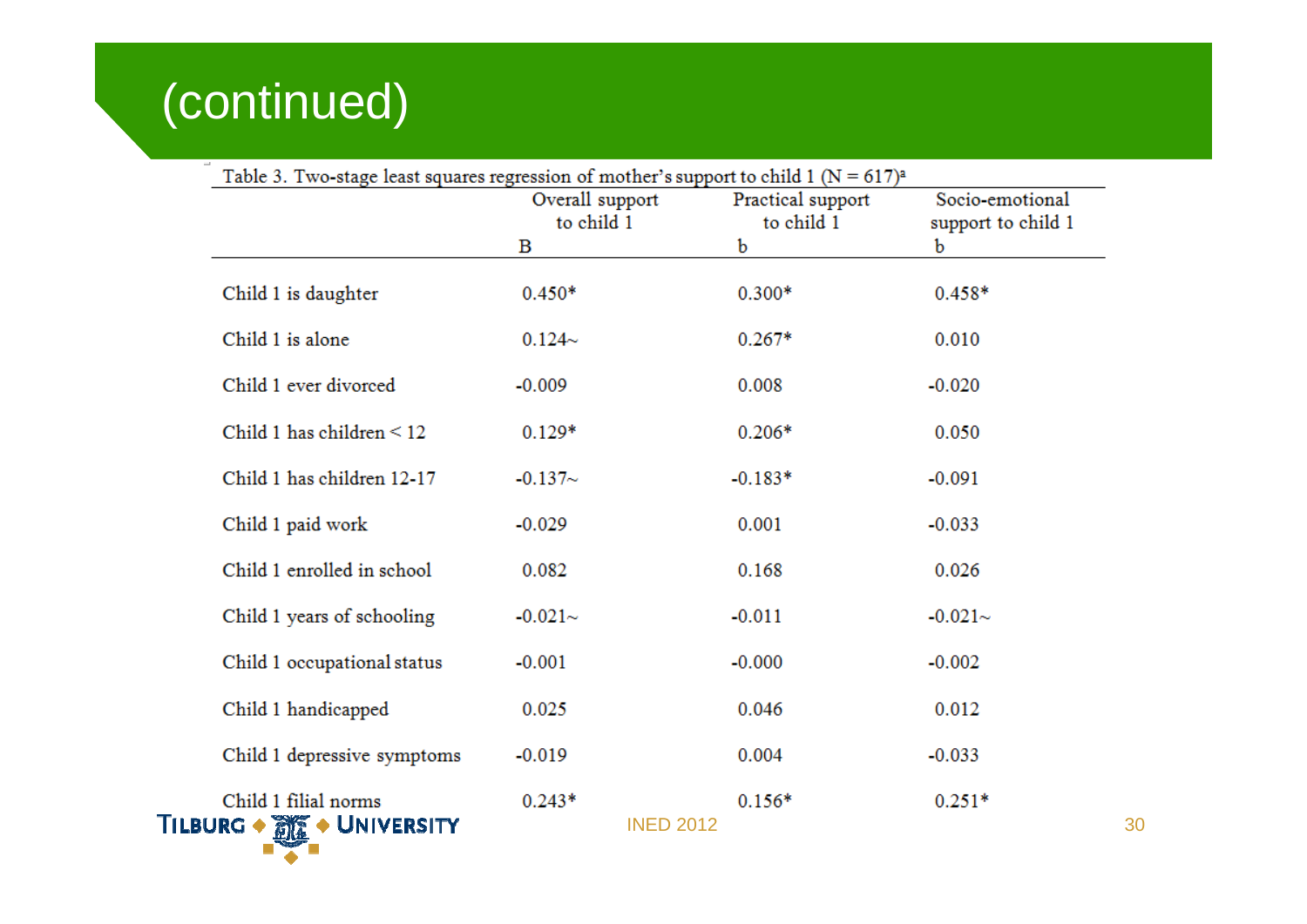|                                                              | Overall support<br>to child 1 | Practical support<br>to child 1 | Socio-emotional<br>support to child 1 |
|--------------------------------------------------------------|-------------------------------|---------------------------------|---------------------------------------|
|                                                              | В                             | b                               | b                                     |
|                                                              |                               |                                 |                                       |
| Support to child $2b$                                        | $-0.057$                      |                                 |                                       |
| Practical support to child $2b$                              |                               | $-0.163-$                       |                                       |
| Socio-emotional support to<br>child $2b$<br><b>卷</b> (Ctrl)▼ |                               |                                 | $-0.019$                              |
| $R^2$                                                        | 0.287                         | 0.136                           | 0.276                                 |

#### Table 2. Two stage least squares regression of mother's support to obild  $1/N = 617$ )

 $\sim p \le 0.10, *p \le 0.05$ 

<sup>a</sup>Model for child 2 is identical.

<sup>b</sup> Endogeneous variable (see text).